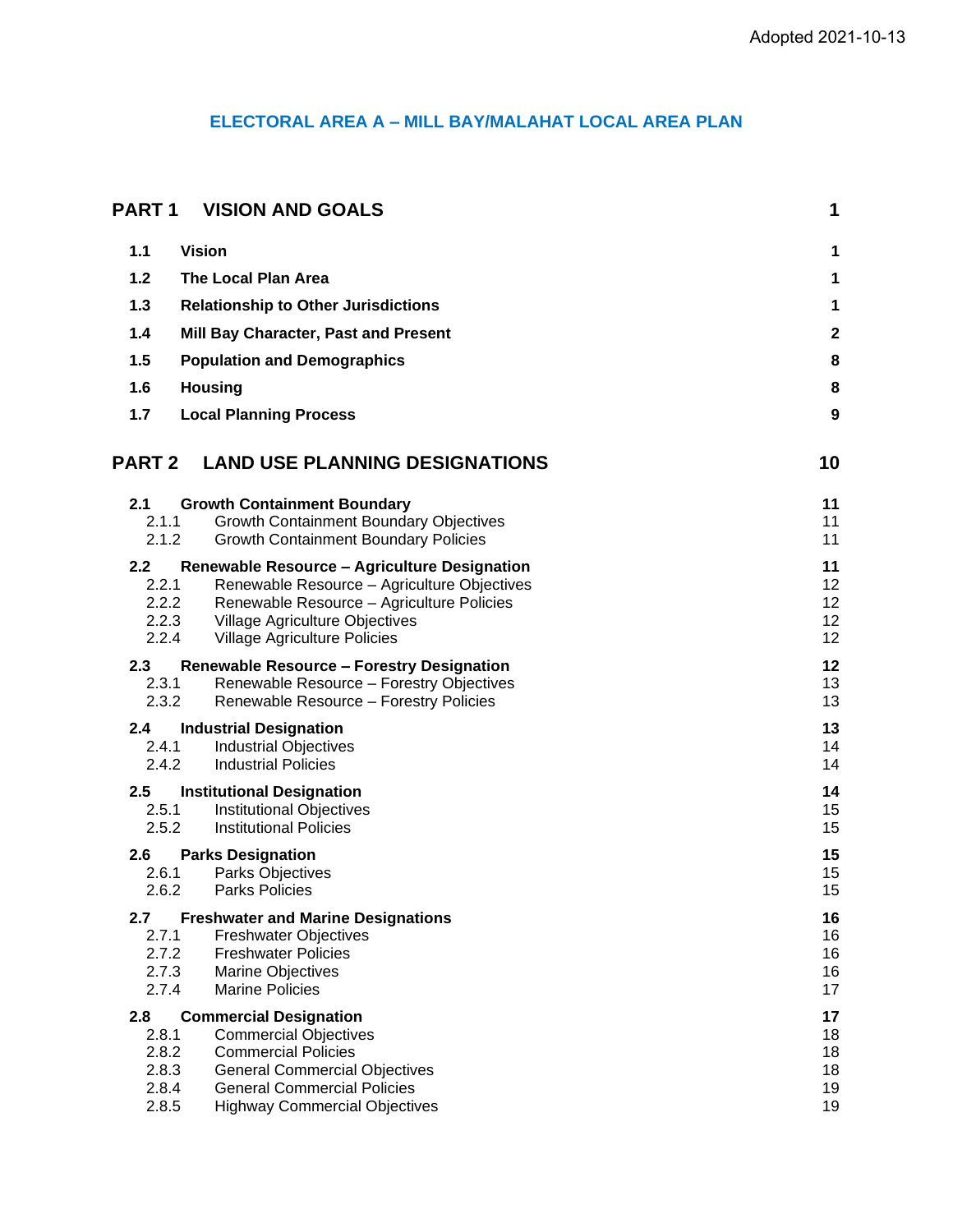| 2.8.6                 | <b>Highway Commercial Policies</b>                                         | 19       |
|-----------------------|----------------------------------------------------------------------------|----------|
| 2.8.7                 | <b>Service Commercial Objectives</b>                                       | 19       |
| 2.8.8                 | <b>Service Commercial Policies</b>                                         | 19       |
| 2.8.9                 | <b>Tourist Commercial Objectives</b><br><b>Tourist Commercial Policies</b> | 19       |
| 2.8.10<br>2.8.11      |                                                                            | 20<br>20 |
| 2.8.12                | <b>Village Commercial Objectives</b>                                       | 20       |
|                       | <b>Village Commercial Policies</b>                                         |          |
| 2.9                   | <b>Residential Designation</b>                                             | 20       |
| 2.9.1                 | <b>Residential Objectives</b>                                              | 22       |
| 2.9.2                 | <b>Residential Policies</b>                                                | 22       |
| 2.9.3                 | <b>Comprehensive Development Objectives</b>                                | 23       |
| 2.9.4<br>2.9.5        | <b>Comprehensive Development Policies</b>                                  | 23       |
| 2.9.6                 | <b>Future Development Objectives</b><br><b>Future Development Policies</b> | 23<br>23 |
| 2.9.7                 | Manufactured Home Park Objectives                                          | 23       |
| 2.9.8                 | <b>Manufactured Home Park Policies</b>                                     | 23       |
| 2.9.9                 | <b>Multi-Family Residential Objectives</b>                                 | 23       |
| 2.9.10                | Multi-Family Residential Policies                                          | 23       |
| 2.9.11                | Mixed-Use Comprehensive Objectives                                         | 24       |
| 2.9.12                | Mixed-Use Comprehensive Policies                                           | 24       |
| 2.9.13                | <b>Rural Residential Objectives</b>                                        | 24       |
| 2.9.14                | <b>Rural Residential Policies</b>                                          | 24       |
| 2.9.15                | Stonebridge Comprehensive Development Objectives                           | 24       |
| 2.9.16                | Stonebridge Comprehensive Development Policies                             | 25       |
| 2.9.17                | <b>Village Residential Objectives</b>                                      | 25       |
| 2.9.18                | <b>Village Residential Policies</b>                                        | 25       |
| 2.10                  | <b>Railway Transportation Designation</b>                                  | 25       |
| 2.10.1                | Railway Transportation Objectives                                          | 25       |
| 2.10.2                | <b>Railway Transportation Policies</b>                                     | 25       |
| 2.11                  | <b>Settlement Nodes</b>                                                    | 25       |
| 2.12                  | <b>Roads and Servicing</b>                                                 | 25       |
| 2.12.1                | Roads and Servicing Objectives                                             | 26       |
| 2.13                  | <b>Temporary Use Designations</b>                                          | 28       |
| 2.13.1                | <b>Temporary Use Policies</b>                                              | 28       |
|                       |                                                                            |          |
| 2.14                  | <b>Heritage Designations</b>                                               | 28       |
| 2.14.1                | <b>Heritage Objectives</b>                                                 | 28       |
| 2.14.2                | <b>Heritage Policies</b>                                                   | 28       |
|                       |                                                                            |          |
| <b>PART 3</b>         | <b>IMPLEMENTATION AND EVALUATION</b>                                       | 29       |
| 3.1                   | Monitoring and Review of the Plan                                          | 29       |
| 3.2                   | <b>Performance Measures</b>                                                | 29       |
|                       |                                                                            |          |
| <b>LIST OF TABLES</b> |                                                                            | 32       |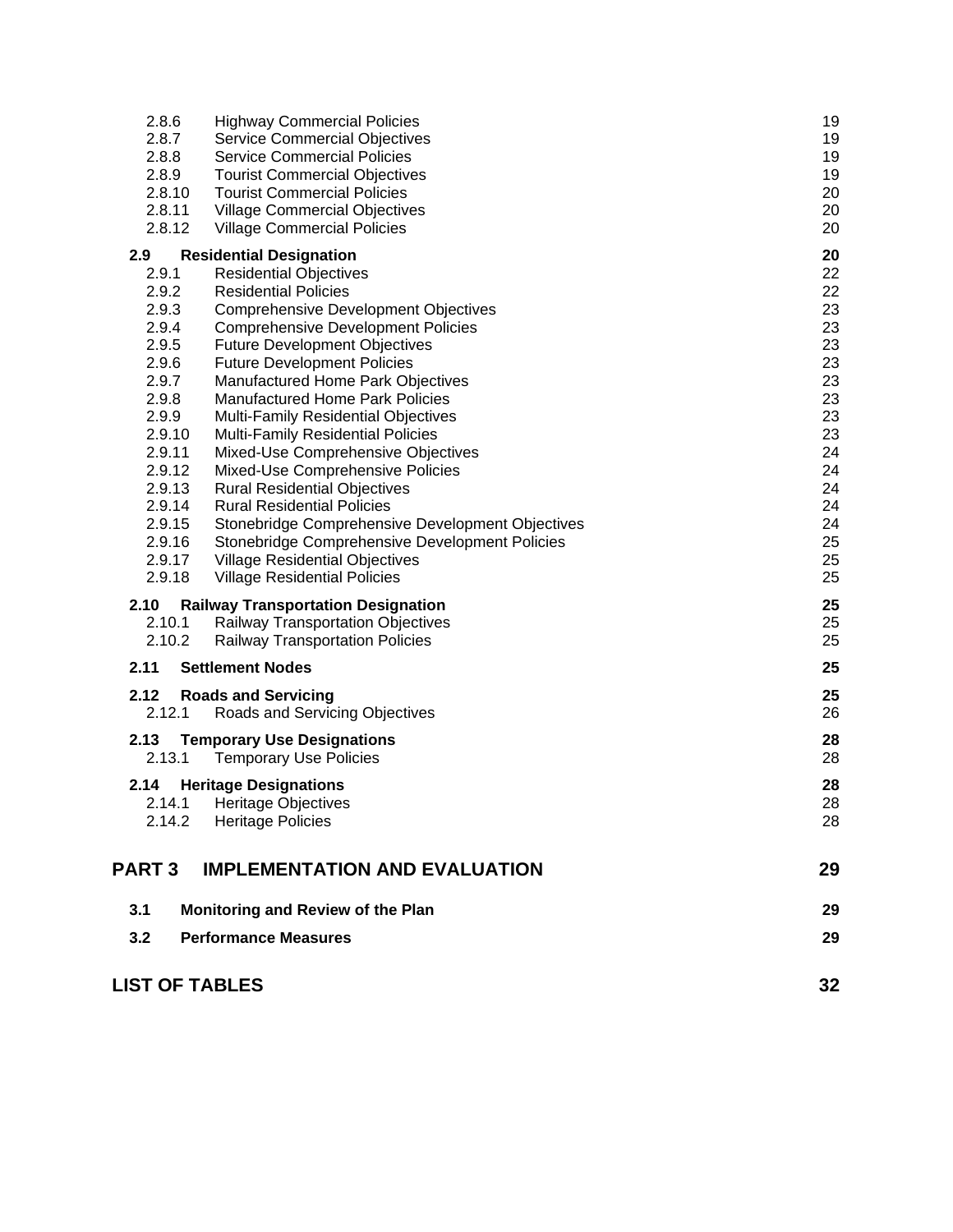## <span id="page-2-0"></span>**PART 1 VISION AND GOALS**

#### <span id="page-2-1"></span>**1.1 Vision**

The vision statement in the Cowichan Valley Regional District (CVRD) Official Community Plan for the Electoral Areas (OCP) describes the Cowichan Valley as the regional board imagines it in the year 2050:

*The Cowichan Valley in 2050 enjoys a vibrant, diverse and sustainable economy, natural environment and society in a resilient community that has adapted effectively to climatic, technological and other change.*

This regional vision represents a composite of the separate vision statements included in each of the nine local plans for the CVRD's electoral areas and villages. Mill Bay's vision reflects its own unique character:

*Mill Bay, with its marine environment and exquisite ocean views, is one of the most desirable maritime communities on Vancouver Island, with generous public waterfront access, revitalized commercial areas and beautiful streetscapes with a variety of open space parks and trails.*

## <span id="page-2-2"></span>**1.2 The Local Plan Area**

The local plan area includes all of electoral area A of the Cowichan Valley Regional District in the southern half of Vancouver Island. It encompasses approximately 4,887 hectares (12,077 acres) of land area and 2,772 hectares (6,848 acres) of water area and includes the unincorporated communities of Mill Bay and Malahat, portions of Saanich Inlet and part of Finlayson Arm.

The South Cowichan OCP is essentially a four-document local plan comprising a main OCP document and three village local plans. The transition to a harmonized OCP recognizes the South Cowichan OCP and some overlap with the area A, B and C local plans. The local plan for area A includes the Mill Bay Village local plan. It is recognized that in the forthcoming modernization of the OCP, the local plan for area A may reconsider an area A, B and C local plan or neighbourhood plans within each area.

Lands within the local plan area are within the traditional territory of several Coast Salish Nations, including the Cowichan, Tsawout, Malahat, Pauquachin and Tsartlip Nations. The Malahat, Pauquachin and Cowichan First Nations have members residing within and adjoining the local plan area, and the Malahat Nation occupies a reserve south of Mill Bay. Today, the Cowichan Tribes are also one of the single largest employers in the region.

## <span id="page-2-3"></span>**1.3 Relationship to Other Jurisdictions**

In relation to other jurisdictions, the plan area is bound on the south by the Capital Regional District (CRD), on the east by Saanich Inlet, on the north by electoral area C (Cobble Hill), and on the west by electoral area B (Shawnigan Lake). First Nations reserves are outside the jurisdiction of the official community plan.

The influence of the CRD on the growth, development and present character of the South Cowichan has been profound. The CRD is a major employment centre with very expensive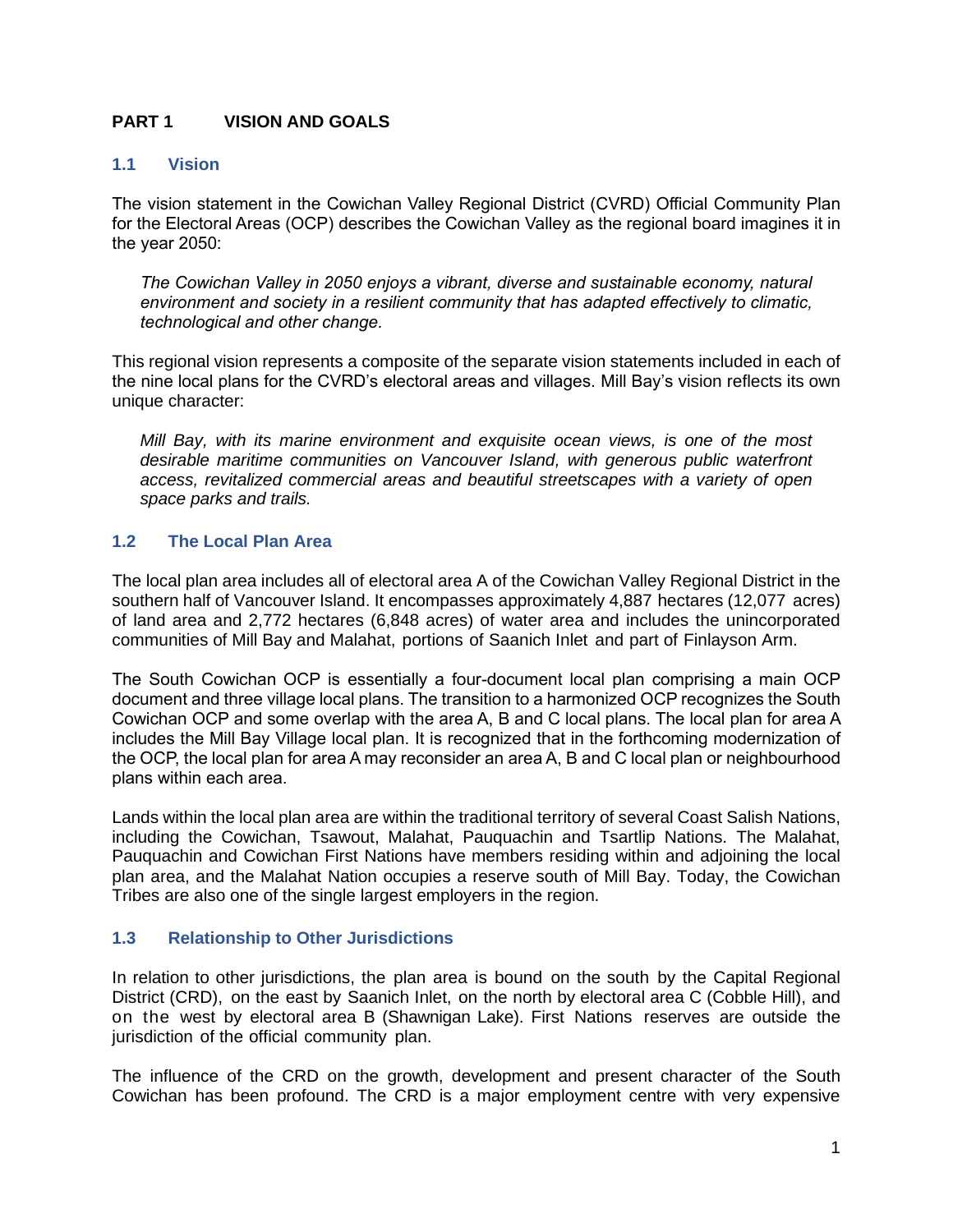housing. Median prices of single-family residences in the CRD were well over half a million dollars at the time this plan was written. There is a considerably lower entry point to the single-family residential market in the South Cowichan, although this gap appears to be closing. Because of this, and because of the rural lifestyle and natural beauty offered by the South Cowichan, the local plan area is seen by many people employed in the CRD as a viable location to live, with a commute to Victoria being part of the daily routine. This phenomenon has kept growth rates in the South Cowichan at a consistently high level for decades, and as road improvements are continually made, the effect has been reinforced.

## <span id="page-3-0"></span>**1.4 Mill Bay Character, Past and Present**

## *First Nations History*

Human settlement in the South Cowichan area dates back over 8,000 years to the Coastal Salish First Nations people who fished, hunted and settled in villages in the area. The first people to inhabit the Mill Bay area were the Coast Salish Nations of Malahat, Cowichan, Tsawout, Tsartlip, Pauquachin and others who used the area for settlement purposes as well as for camping, fishing and gathering. Lands within the village area are within the traditional territory of the First Nations tribes that originally inhabited this area. The Malahat First Nation reserve continues to be an active settlement in the area that adjoins Mill Bay Village. The Cowichan Tribes continue to take an interest in their traditional territory and have members residing in the village area.

Prior to European contact, the Malahat people formed one of the largest communities on Vancouver Island and throughout their history owned and occupied several village sites and resource areas. Two significant village sites, Keya (near the mouth of Shawnigan Creek) and Ma'le-'h'xe'l' (located between Verdier Point and McPhail), were situated in the area now known as Mill Bay. The Keya and Ma'le-'h'xe'l' used the territories around their villages for hunting, fishing and berry gathering, as well as ritual and ceremonial activities. These areas are rich in cultural heritage resources including archaeological sites that have physical remains such as graves, rock art, old village sites and lithic scatters.

The Malahat Nation is primarily situated on IR #11 (Malahat; 239 ha) south of the village of Mill Bay, along the western shores of the Saanich Inlet. The Nation also shares IR #13 (Goldstream; 8.9 ha) with the W̱ SÁNEĆ Nations, located at the southernmost point of the Saanich Inlet near Goldstream Park. Malahat is a Nation signatory to the historic Douglas Treaties and is participating in the modern treaty process. Through the modern treaty process, Malahat has received interim treaty lands south of Shawnigan Lake (183 ha) and, with the assistance of the provincial government, purchased the former Bamberton industrial site (525 ha). Further lands in the area will be transferred to Malahat upon completion of the modern treaty process, at which point the Nation's lands will be in excess of 1,200 ha.

## *Early Settlement, Transportation, and the Beginnings of Tourism*

A scattering of farms began to appear in the Mill Bay area in the mid-19<sup>th</sup> century, especially after a visit in 1851 by surveyor-general J. D. Pemberton. Settlement decreed the need for building materials and a sawmill to provide them. The sawmill was constructed at the mouth of a creek after which it was named. Mill Stream was later renamed Shawnigan Creek, and Mill Bay was selected as the name for the gradually expanding settlement.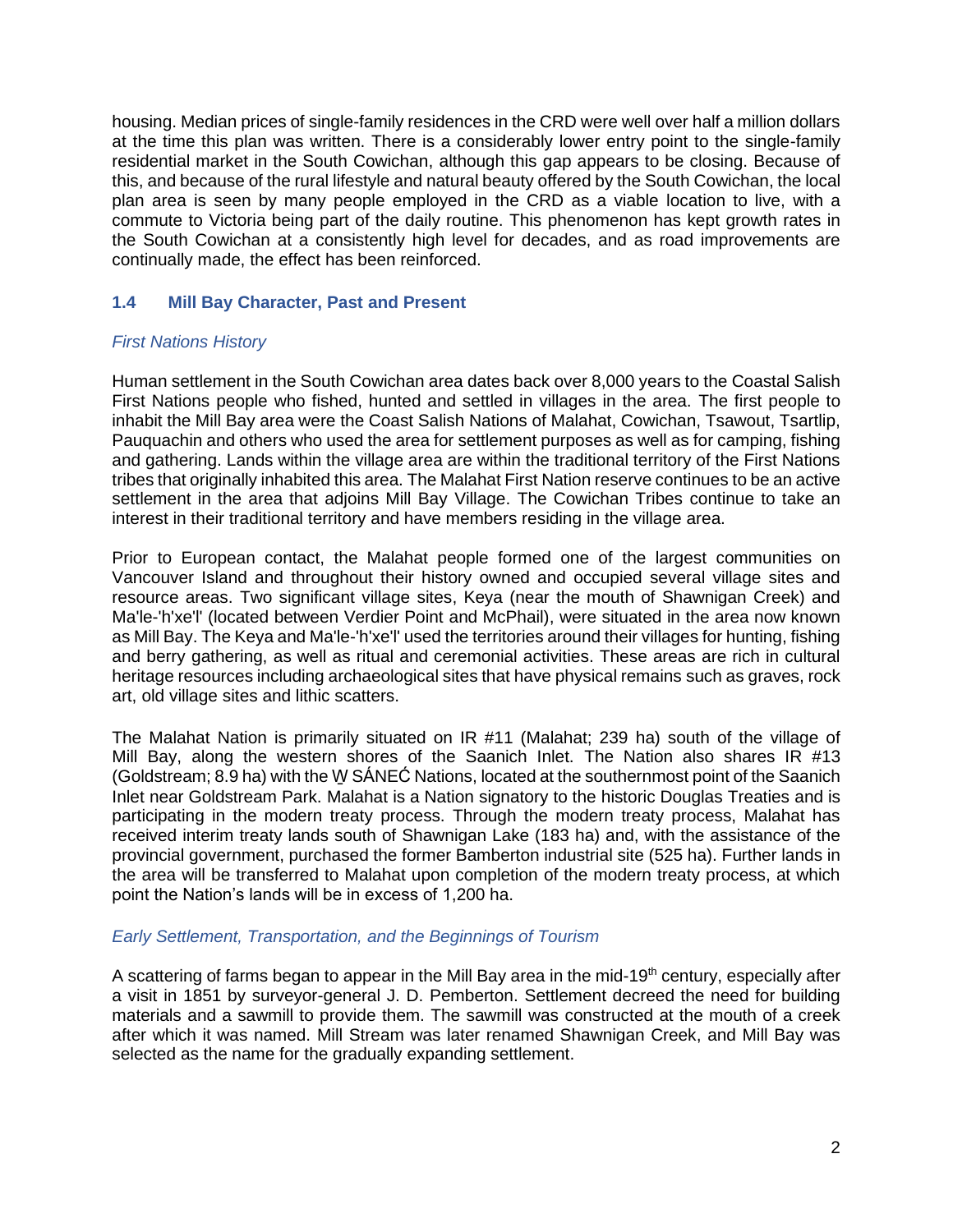The sawmill, built by Henry Sheppard in 1859, was operated by waterpower. Skid roads were used to haul logs into Saanich Inlet for transport to Victoria. The earliest pioneers were mainly farmers and workers at the mill. A cookhouse and bunkhouses were established just north of the mill. At that time the surrounding land was a forest of firs and cedars, many of them too big to handle in the mill. Although the mill was disassembled and moved to Victoria in 1878, even today a few slabs can be seen on the ocean bottom at low tide.

European arrival brought with it the smallpox epidemic, which had devastating impacts on Indigenous people in the area beginning in 1862. After many of the survivors fled the area, their traditional territory was taken over by white settlers.

From 1860 to 1879, a road was constructed from the Goldstream area, through Mill Bay and Cobble Hill, to what is now Cowichan Bay. It was named Telegraph Road when a telegraph line was strung along to cross the inlet just north of Mill Bay Village. By 1877 St. Francis Xavier and a Methodist church (which in 1938 became St. John's United Church) were built. By 1883 there were more than ten school-age children in Mill Bay, and the first public school was established. The old mill cookhouse was the first schoolroom until 1896 when a school was built at the site of the present Mill Bay Nature School. By 1914, 31 students attended the school.

Before 1886, a trip to Victoria meant going to Cowichan Bay by horse and buggy, on horseback or bicycle, or walking, then taking a boat from Cowichan Bay to Victoria. After the E&N Railway was built in the mid-1880s, it became more common to take the train. After 1911, when the Malahat Highway was opened, one could take a perilous journey by car on a narrow and winding gravel surface. Following the road improvements, Mill Bay became a popular resort destination for residents of Victoria, which was noisy and busy with coal trucks, streetcars and horse drawn buggies, together with noise and smoke from sawmills. With the newly opened Malahat Highway, city dwellers could enjoy a paradise of clean beaches, warm water, fresh air and plenty of fishing. Cottages were built along the shoreline of Saanich Inlet and hotels came into being for weekend and summer holiday-makers. While these hotels no longer exist, many historic cottages remain.

The 1920s saw the construction of the Mill Bay Auto Court (now the Rosebank) to provide temporary rental housing in Mill Bay. During this decade as well, access to Mill Bay improved further with ferry service across Saanich Inlet, connecting Mill Bay and Brentwood Bay. The service was implemented in 1920 and offered hourly daytime service for many years. Since its beginnings, every few years the government would announce plans to shut it down, only to relent in the face of public outcry from residents. The ferry still runs today.

## *General Economic Patterns*

Throughout its history, the Mill Bay economy has benefited from a rich supply of natural resources, fertile lands, and ecologically significant areas. There was considerable logging around the Mill Bay slopes, and a gravel extraction operation and lime kiln were established south of Mill Bay at the Bamberton lands. The Bamberton cement local plant was built in 1913 but did not start operating until after the First World War. Blasting began and the cement was shipped around the world. This continued until 1980 when the machinery was dismantled.

Through the 20th century, the area's population and economic activity ebbed and flowed with regional and global events, at least two major forestry booms and two World Wars. In more recent times, the construction of the Trans-Canada Highway contributed to the growth of Mill Bay. Successive improvements to the highway shortened driving times to Vancouver Island's principal employment and retail centres in Victoria and Nanaimo. These improvements, combined with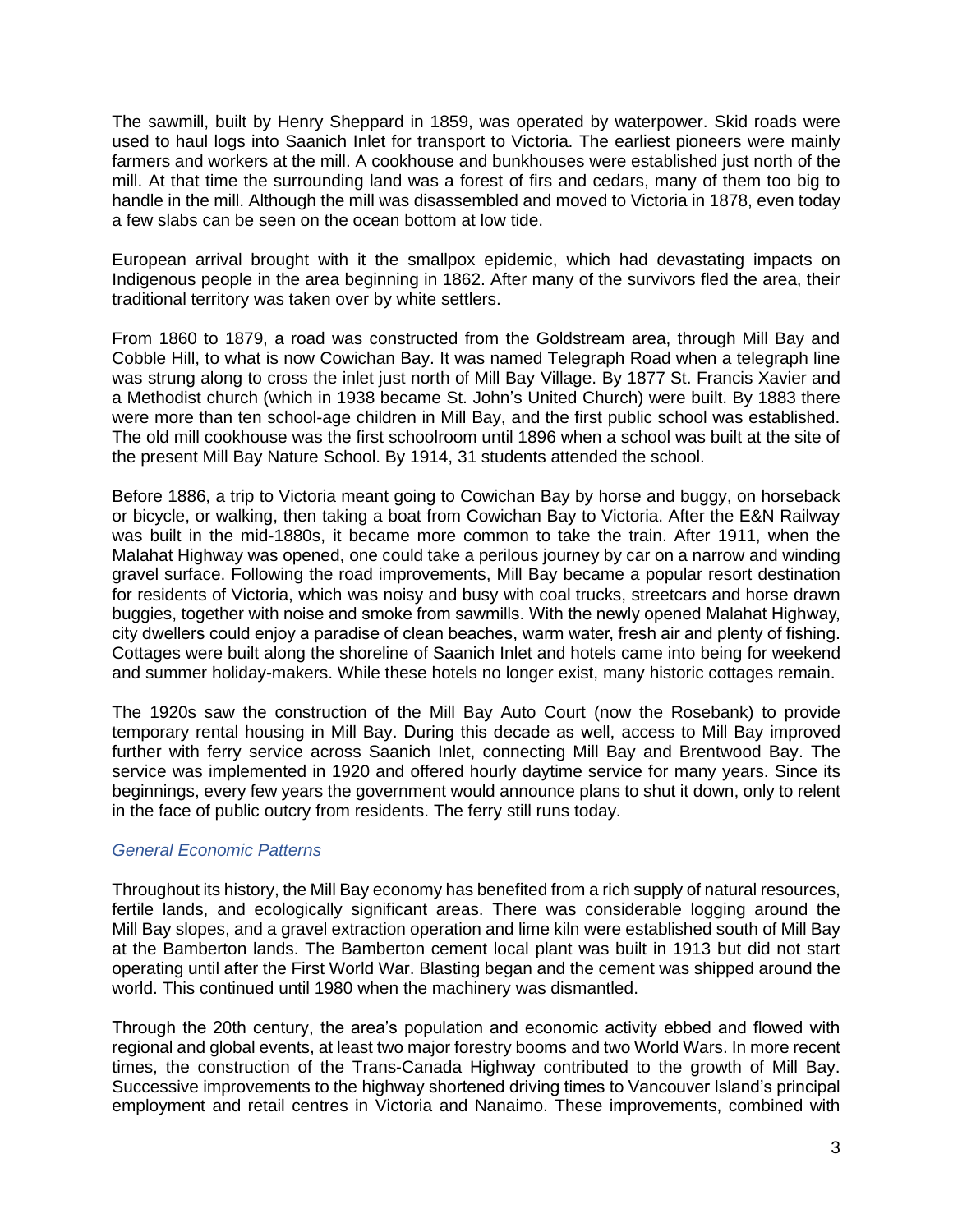limited economic growth in Mill Bay, gradually led to the area becoming, at least partially, a bedroom community to Victoria, Nanaimo, Duncan and other larger, nearby centres. At the same time, Mill Bay has developed a unique and distinct character that distinguishes it from other communities in the region.

The area's scenic beauty, mild climate, ocean and beach access and rural charms later stimulated increased growth in tourism. The agricultural sector is also expanding and diversifying, especially in the winery and organic food producing sectors.

## *20th Century Development of Commercial, Recreational, Cultural and Educational Facilities*

During the 1920s the BC Women's Institute and a number of other organizations chose Mill Bay as the site of a solarium to treat 'crippled' children. It was established in 1927 at what is now the Brentwood College site and was the first of its kind in Western Canada. The solarium employed doctors, nurses, janitors, cooks, office workers, physiotherapists, laundry help, gardeners and splint makers. It was closed in 1958 and its patients were moved to the Gordon Head facility near Victoria. The Mill Bay site was then owned for a short time by the Sherwood family and operated as the Valhalla Resort. The site was later sold to Brentwood College, which opened in 1961 with an enrollment of 80 boys (girls were admitted in 1980). Brentwood College has added new classrooms, dormitories, a dining room, a swimming pool, playing fields, a theatre and a wharf for water sports and rowing.

From the early days in Mill Bay it was decreed that beaches be open to the public for recreation. Road endings to the foreshore, along with several paths that have long since been ignored and lost, were established. When the Mill Bay Community League (MBCL) was established in the 1940s, its first business was to ensure that the foreshore, from the Malahat reserve to Whiskey Point, would be preserved as a public recreational area. A provincial order-in-council was granted, but in 1986 the government rescinded the order, stating that it was a land use matter that could be regulated by local zoning bylaws. The foreshore remains open to the public and obstructions have not been permitted to date, although public beach access is limited.

During the 1930s and 1940s the community gradually grew. The first general store in Mill Bay was built in 1933, just to the south of what is now Pioneer Square. In 1941, a second general store was built at the current Canadian Imperial Bank of Commerce site. A restaurant was added in 1946, and by 1957 the Mill Bay Marina had been established.

The years following the Second World War brought an influx of new residents, with increased employment at the solarium, at Bamberton and in logging operations. The MBCL hall hosted meetings, parties, bazaars and teas, and provided a meeting place for community groups, such as the Boy Scouts and Girl Guides of Canada. The MBCL was instrumental in ensuring that the Saanich Inlet foreshore would remain unobstructed for the recreational enjoyment of residents. Mill Bay Community League organized the first local garbage collection and fire protection services, and pressured Island Coach Lines to stop in Mill Bay, providing a bus shelter. Meanwhile, the first community water system was established in 1963, providing the many lots that had been created in Mill Bay with a community water system.

When the Kerry Park Recreation Centre was proposed for Mill Bay, the MBCL was asked to donate the land where the arena is located. They leased the land to the CVRD for one dollar per year, on a 99-year lease.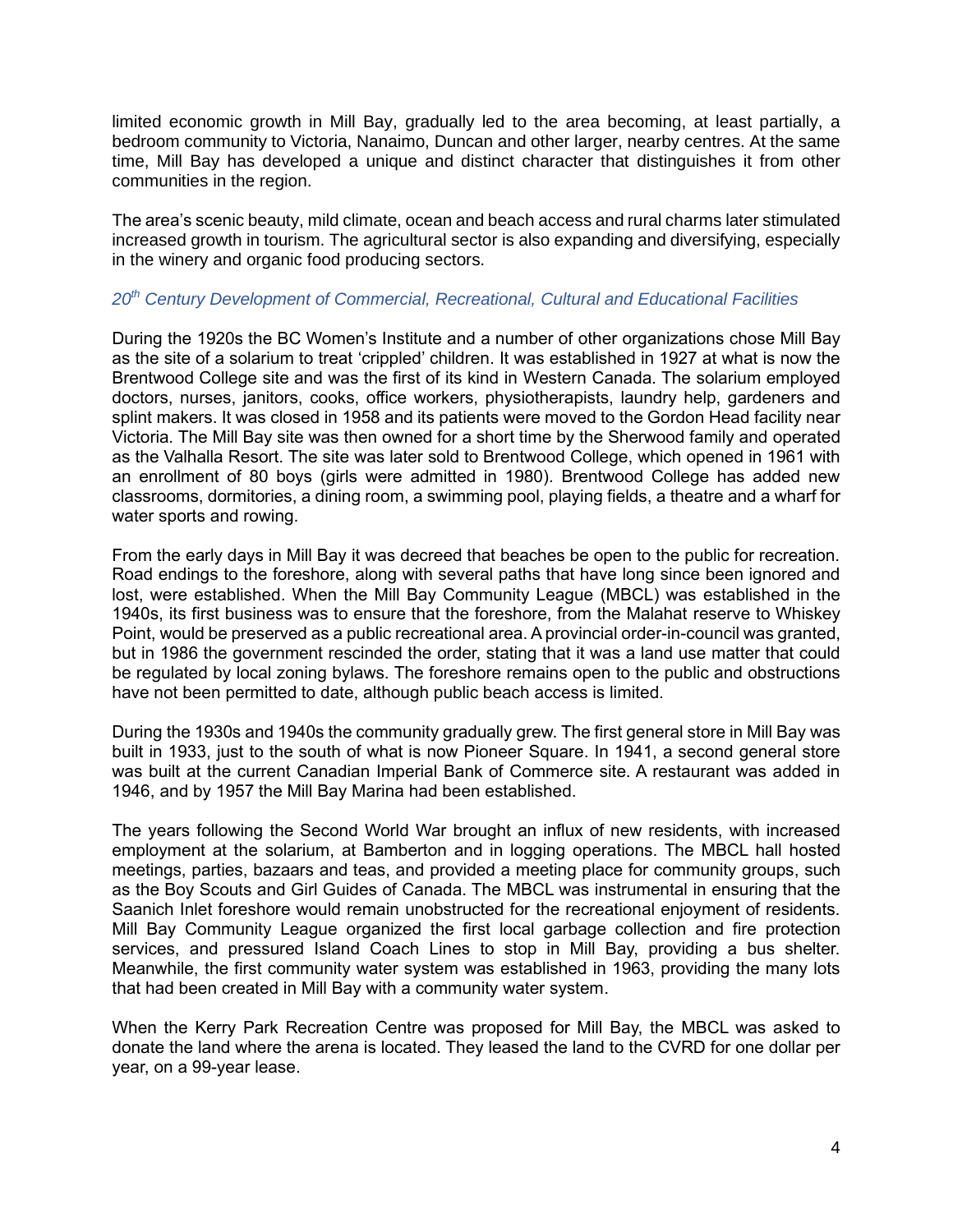During the 1990s Mill Bay added another major educational institution—Frances Kelsey School, which serves high school students from Cobble Hill, Shawnigan Lake and Mill Bay. The school opened in 1994 and currently enrolls some 1,100 students.

## *Mill Bay Today*

Today, Mill Bay Village is a picturesque marine community located along the Saanich Inlet in Electoral Area A – Mill Bay/Malahat. It has a unique 'small-town' atmosphere with mainly singlefamily dwelling neighbourhoods and four commercial shopping nodes: Mill Bay Centre, Pioneer Square, Bayview Centre and Frayne Centre. An additional commercial area is pre-zoned and will be developed on the Ocean Terrace lands, overlooking the inlet in the southeastern part of the village area, and there may be one at the Stonebridge lands in the heart of Mill Bay, west of the Trans-Canada Highway. In the future, Mill Bay residents will enjoy improved services, public waterfront access and safe, convenient opportunities for walking and cycling within the community. Mill Bay is one of the most beautiful places on Vancouver Island. The OCP endeavours to enhance the lifestyles of its residents without compromising its small-town appeal.

Of the approximately 4,700 people residing in Electoral Area A – Mill Bay/Malahat, about 2,900 live in Mill Bay Village. There are about 1,100 residences in the growth containment boundary, almost all of which are single-family dwellings. The defining characteristic of Mill Bay is the Saanich Inlet—although access is limited at this time, the ocean views from many areas of Mill Bay are among the best on Vancouver Island. There are also numerous hiking trails, and the community is endowed with plenty of green space and a distinct village character. Mill Bay's business/commercial sector serves as the main commerce activity area for most of the South Cowichan. There are four malls, including a large grocery store, two gas stations, a veterinary clinic, several restaurants, a library and a post office. The Kerry Park Recreation Centre offers numerous programs and includes meeting space, curling rinks, a hockey rink/arena and sports fields.

Due to its location near the CRD and limitations on local employment opportunities, a high percentage of residents commute to Victoria each day to work. Although transit has made some improvements in bus service to Duncan and more recently the commuter bus to Victoria, more efforts are needed to provide employment in the Mill Bay area and to offer public transit opportunities to those who will continue to work in the Capital Region.

Brentwood College is one of the major employers in the village. It has an oceanfront campus, consisting of first-class facilities in the heart of the village and waterfront access for sailing, rowing, canoeing, kayaking and marine biology and oceanography studies. Theatre productions and concerts are frequently offered to the community at large. Additionally, Frances Kelsey School and the Kerry Park Recreation Centres are major employers within Mill Bay Village.

A major challenge for Mill Bay will be to ensure that servicing is improved. There is a community water system, operated effectively by the Mill Bay Waterworks Improvement District. However, only small pockets within the community currently have community sewer services. The policies in the OCP support the future provision of community sewer services in Mill Bay Village, both to allow growth and to prevent the possibility of future impacts on Saanich Inlet.

The establishment of growth containment boundaries for Mill Bay Village will help ensure that the rural landscape will remain rural and resource-oriented, and the community will be better positioned to focus on revitalization, including the efficient and achievable provision of community sewer services within the core village area.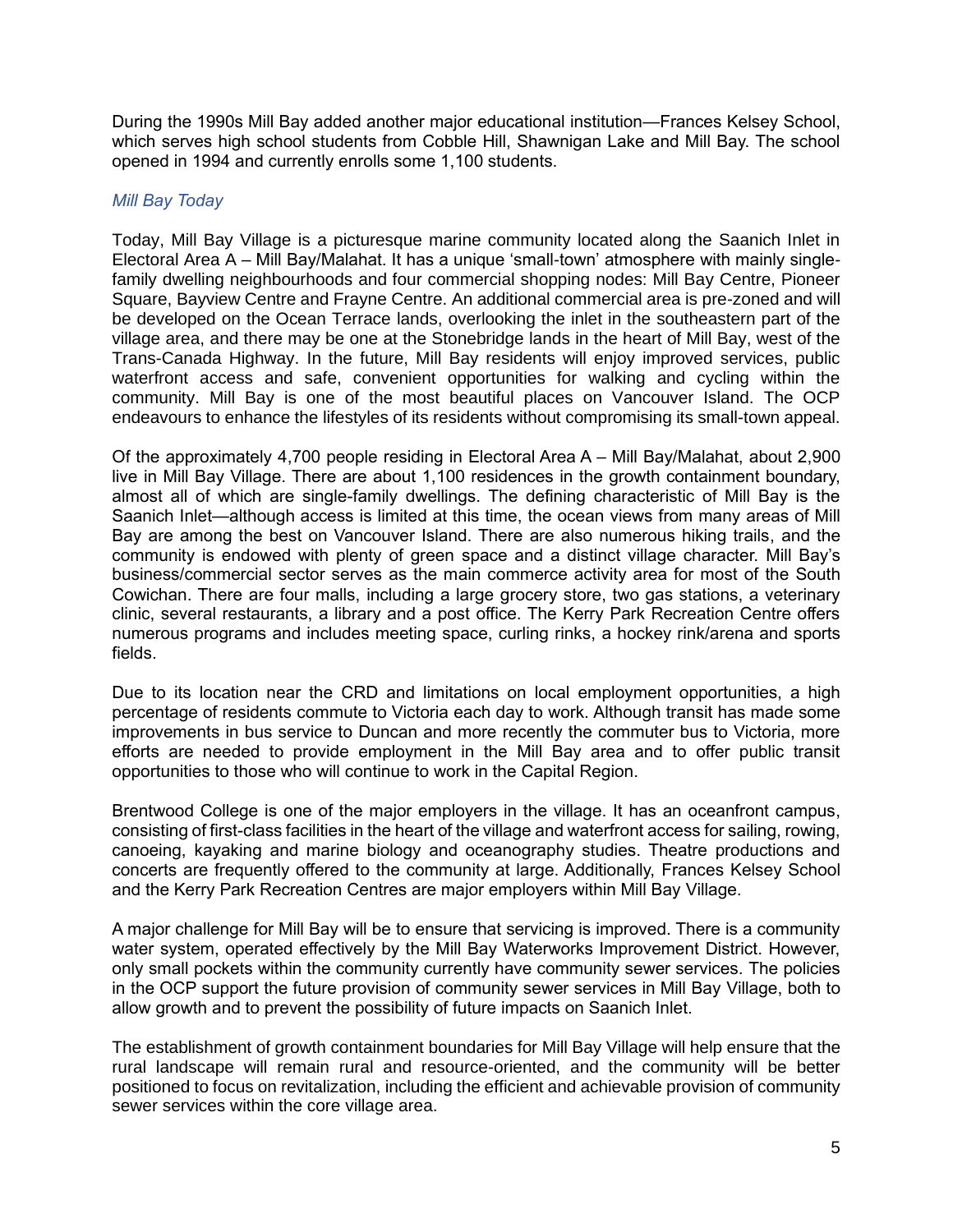#### *Community Heritage Register*

In recognition of the Cowichan Valley's rich historical and cultural resources, the CVRD Board established heritage conservation as a service to electoral areas in 1999 and a Community Heritage Register (CHR) in 2009. The intent of the heritage program is to promote public awareness of community heritage values and to support heritage conservation and heritage tourism initiatives. The CVRD is committed to heritage conservation by documenting significant historic places on the CHR.

It is an objective that the CVRD will implement the CHR of buildings, structures, cemeteries, landscape features, sites and objects. Included in the register is the Mill Bay Historic Church. Built in the 1890s and now one of the oldest buildings in the Mill Bay area, the church commemorates the community and religious life of early pioneers, and its proximity to the original mill can provide residents with history relating to the roots of Mill Bay. The church hall, located behind the historic church, was built in the 1940s. Today, the church is important to local historic groups who wish to maintain a part of this local history. The site is now owned by the CVRD as a community park.

Other heritage resources that may have significant heritage value and will be considered for inclusion on the CHR include but are not limited to the following:

- 1. *The Original Mill Bay Mill Site*: Situated in Mill Bay Village, the site of the early waterpowered sawmill gave the Mill Bay community its name and may have local heritage significance. Although there are no remaining buildings or structures, the site gives testimony to the history of the forest industry and early pioneers. Interpretive signage may be desirable.
- 2. *St. Francis Xavier Church*: Located at 790 Kilmalu Road in Mill Bay, this Catholic church is the oldest building in Mill Bay and the third oldest church in the Cowichan Valley. It has been in continual use since its conception and includes the church grounds and a cemetery.
- 3. *The Queen Alexandra Solarium*: Located at Brentwood College in Mill Bay, the solarium was built in 1927 for the residence and rehabilitation of children with disabilities or injuries. It was the only one of its kind in Western Canada, and the location was chosen due to Mill Bay having the "best climate in British Columbia" (according to provincial archives). One building remains and is used as a residence at Brentwood University College.
- 4. *The Original Mill Bay Stagecoach Depot*: Located on Cobble Hill Road, the original Mill Bay stagecoach stop is a privately-owned dwelling notable for its early architectural features as well as its historical significance, documenting the lives of early pioneers who arrived in Mill Bay via stagecoach.
- 5. *2nd Mill Bay School*: The 2nd Mill Bay School still stands on the site of Mill Bay Nature School. Built in 1914, it has heritage potential for its significance to the history of education in the life of early pioneers.
- 6. *The Stone Bridge*: This stone structure crosses Shawnigan Creek along the Barry Road right-of-way in Mill Bay Village. The bridge was built in the summer of 1966 by long-time resident Grant Garnett and his children, and is part of a trail network that, although privately owned, has been used for many years by Mill Bay residents.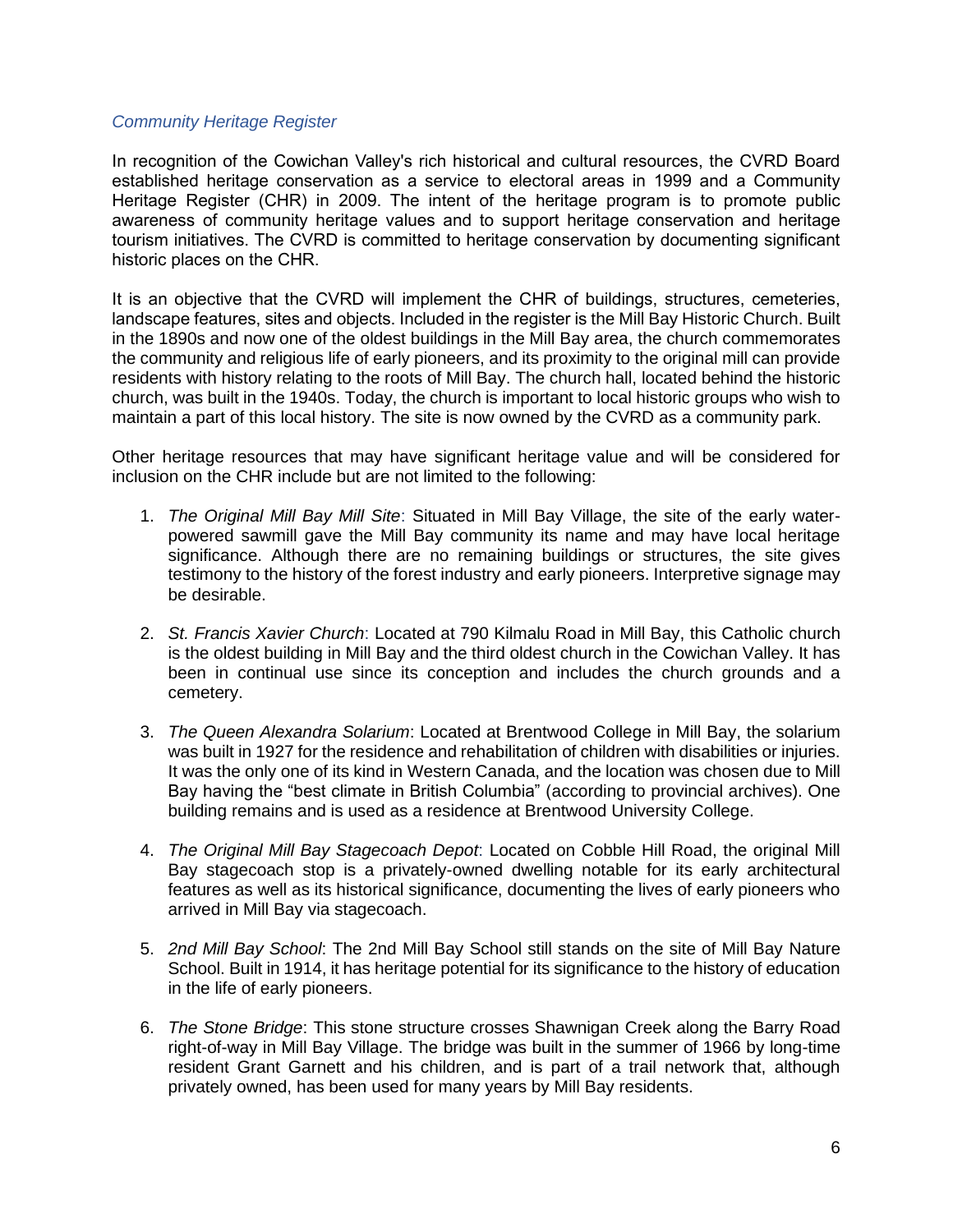- 7. *The BC Ferries Terminal*: Located on Saanich Inlet off Mill Bay Road, the terminal was established in 1924 for the Mill Bay–Brentwood Bay route, which is the oldest continuous ferry route in BC This heritage resource has many stories to tell about the history of Saanich Inlet and the community.
- 8. *The Cedarcrest Apartment Building*: Located along the north side of Barry Road, this is an older apartment building, unique in Mill Bay, accommodating ten units. There may be heritage features that can be restored or maintained.
- 9. *Cottages along Mill Bay Road*: During the early part of the 20<sup>th</sup> century many cottages were built along Mill Bay Road to provide recreational retreats from Victoria. Some of these cottages are still standing and may have heritage value.
- 10. *The Bamberton School*: The school was removed from its original location and is now privately owned and used as a dwelling on Mutter Road.
- 11. *The Rotary Trough*: Situated along Mill Bay Road, the structure was built in 1924 for visitors and residents travelling along the original Malahat Highway. This replaced the original wood trough erected on the site in 1911.
- 12. *The Bamberton Bridge*: A rock bridge marked the boundary between the Bamberton manager's territory and that of the factory workers and their families. This bridge is still intact.
- 13. *Bamberton Town Site*: A rock wall still lines the road that led through the original town site, but the forest has reclaimed the space that once held the homes of cement factory workers and their families. The footings of the Bamberton community hall and school still exist today, although the buildings have been removed. There is still evidence of the tennis courts and bleachers that once stood next to the community hall at Bamberton.
- 14. *Bamberton Cement Factory*: The Bamberton cement factory opened in 1911 and operated as such until 1980. Although many buildings have been removed, it remains a lingering evidence of working life in the original Bamberton town site.
- 15. *The Bamberton Manager's House*: The 1920s manager's house, with an orchard and swimming pool, contrasts directly with the housekeeper's tiny home located right next door.
- 16. *The Bamberton Housekeeper's House*: This building has possible heritage value. It has been converted into a part of the Bamberton Historical Society's museum and currently showcases many fascinating artifacts.
- 17. *The Bamberton Commemorative Garden*: This garden is located near an intersection of the original Bamberton town site. At the foot of a large maple tree, a plaque explains that the maple sapling was planted to commemorate Canada's  $60<sup>th</sup>$  birthday.
- 18. *The Bamberton Community Hall*: The hall was removed from its original location and now exists in a new location on Shawnigan Mill Bay Road.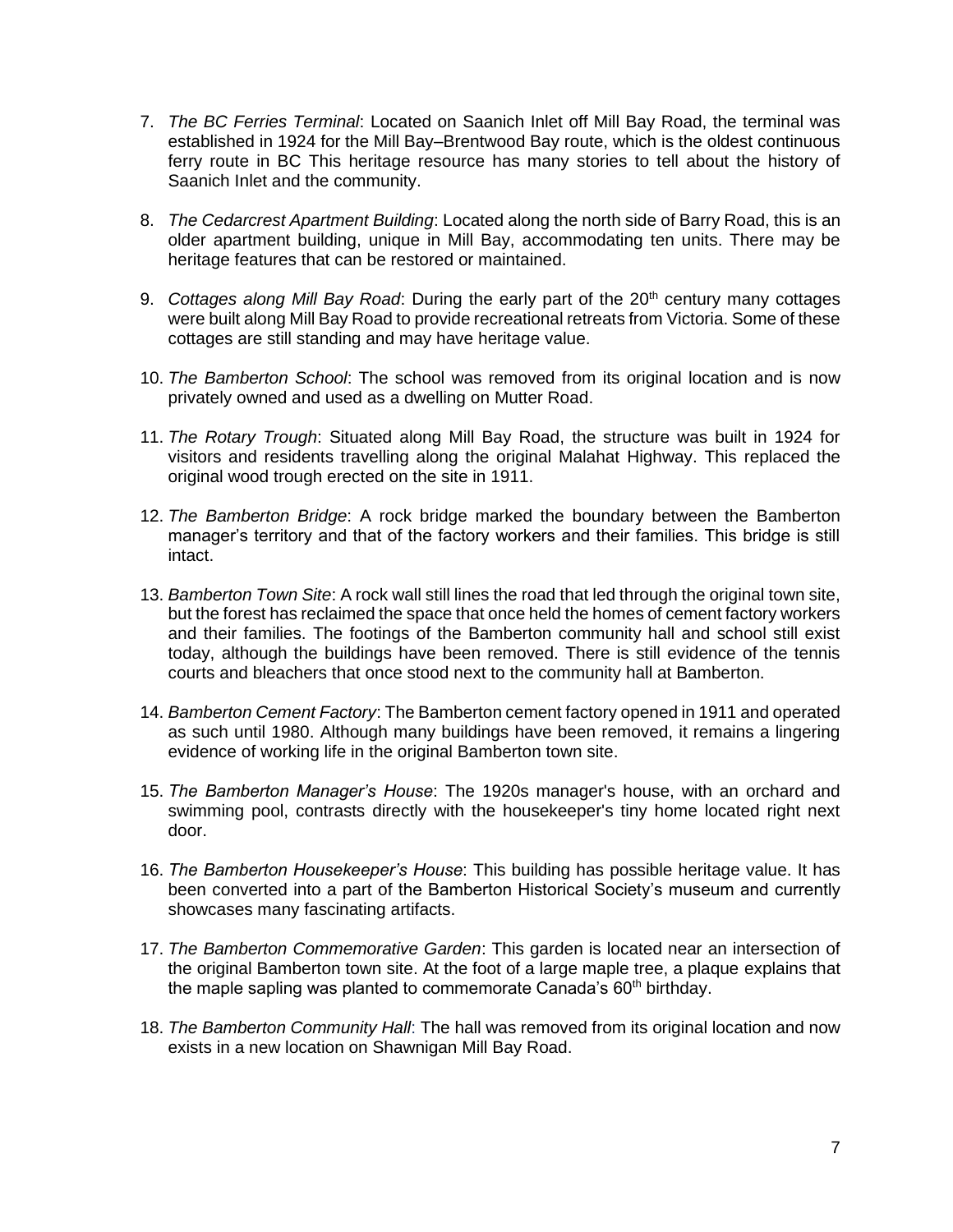- 19. *The Original Bamberton Fire Station*: The original fire station has potential heritage and consists of a slanted tin roof and a few buckets that still sit in their original spot, having never been used.
- 20. *The Bamberton Funicular*: An odd-looking ten-foot-tall triangular wooden structure with wheels can be found at the Bamberton site. This old-fashioned vehicle was used to transport people up and down the cliff between the quarry and the factory before the development of the Malahat Highway.
- 21. *The Bamberton Silos*: Two of the original silos still stand at the Bamberton site. They were designed to contain cement waiting to be shipped off to all parts of Vancouver Island.
- 22. *The Mill Stream Store*: The first Bamberton store still exists along Shawnigan Mill Bay Road and is now privately owned as a dwelling.
- 23. *McCurdy House*: Located on the Malahat, this house is virtually unchanged and is still occupied by family members.
- 24. *Saanich Inlet Whaling Station*: Verdier Point used to be the site of a whaling station, and there are many stories surrounding the site and the history of its early pioneers.
- 25. *The Rockhaul*: This is the route that was used to haul rock from the Cobble Hill Quarry. It is still in place today, located off Trousse Road.
- 26. *The Original Mill Bay Inn and Resort*: Located on Bakerview Road, this house and the site were once a resort destination. The original home is still used as a private dwelling.

## <span id="page-9-0"></span>**1.5 Population and Demographics**

The OCP includes in Appendix I harmonized population, housing and employment projections from all local area plans (LAP). The Modernized Official Community Plan for the Electoral Areas (MOCP) and local plans will include regional, sub-regional and electoral area projections. These projections are an important consideration in the development of local plans.

## <span id="page-9-1"></span>**1.6 Housing**

Appendix I of the OCP also includes existing housing projections, which will be updated concurrently with population and employment projections. Ensuring that Mill Bay can absorb the anticipated future need for housing will require a focus on the housing potential within the village containment boundary. A technical assessment of developable lands within the Mill Bay growth containment boundary indicates that there is a potential for dwellings within several key development areas (e.g., Stonebridge Development, Ocean Terrace Development, Sentinel Ridge Development) and potential for additional lands through subdivision, rezoning or infill.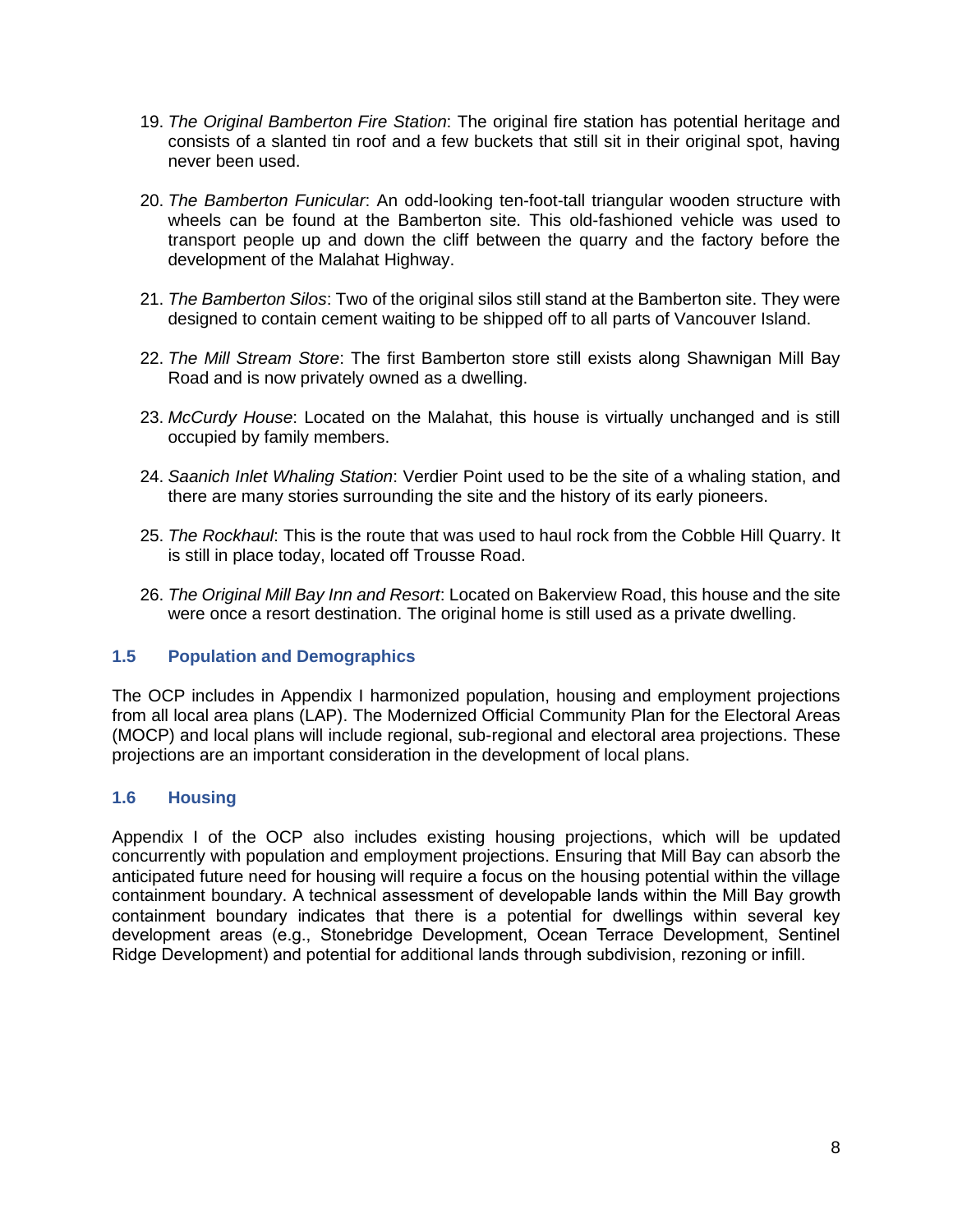The technical assessment at the time of the South Cowichan OCP (2011) indicated a potential for 1,767 dwellings in the following areas:

## <span id="page-10-1"></span>Table 1-1: Mill Bay Housing Capacity

| Area                               | <b>Number of Dwellings</b> |
|------------------------------------|----------------------------|
| Stonebridge Development            | 600                        |
| Ocean Terrace Development          | 438                        |
| <b>Bickford Development</b>        | 80                         |
| Sentinel Ridge Development         | 30                         |
| Sangha Development                 | 100                        |
| Mill Springs Development           | 200                        |
| Mill Bay Marina Development        | 14                         |
| Mixed-Use Area Development         | 60                         |
| Multi-Family Development           | 20                         |
| Manufactured Home Park Development | 225                        |
| <b>TOTAL</b>                       | 1,767                      |

This is a very conservative estimate of housing supply, as it does not add the potential for infill in the Suburban Residential area or the Village Residential area, the potential for rezoning of Suburban Residential lands, residential units in commercial areas, the provision of secondary suites/secondary dwelling units or even the potential for infilling on vacant lots.

The housing projections will be considered with technical assessments in scenarios in the modernization. Development outside of the containment boundary will also be considered.

The South Sector Liquid Waste Management Plan will be amended to ensure that key areas are serviced by a class A community sewer collection and treatment system. Development that occurs prior to the CVRD system being established will be required to provide a class A system that can later be retrofitted to connect to the future system.

## <span id="page-10-0"></span>**1.7 Local Planning Process**

The OCP includes the local planning process for the harmonization of all LAPs. All nine LAPs are being harmonized through the creation of the OCP, which includes each local plan in Schedule B.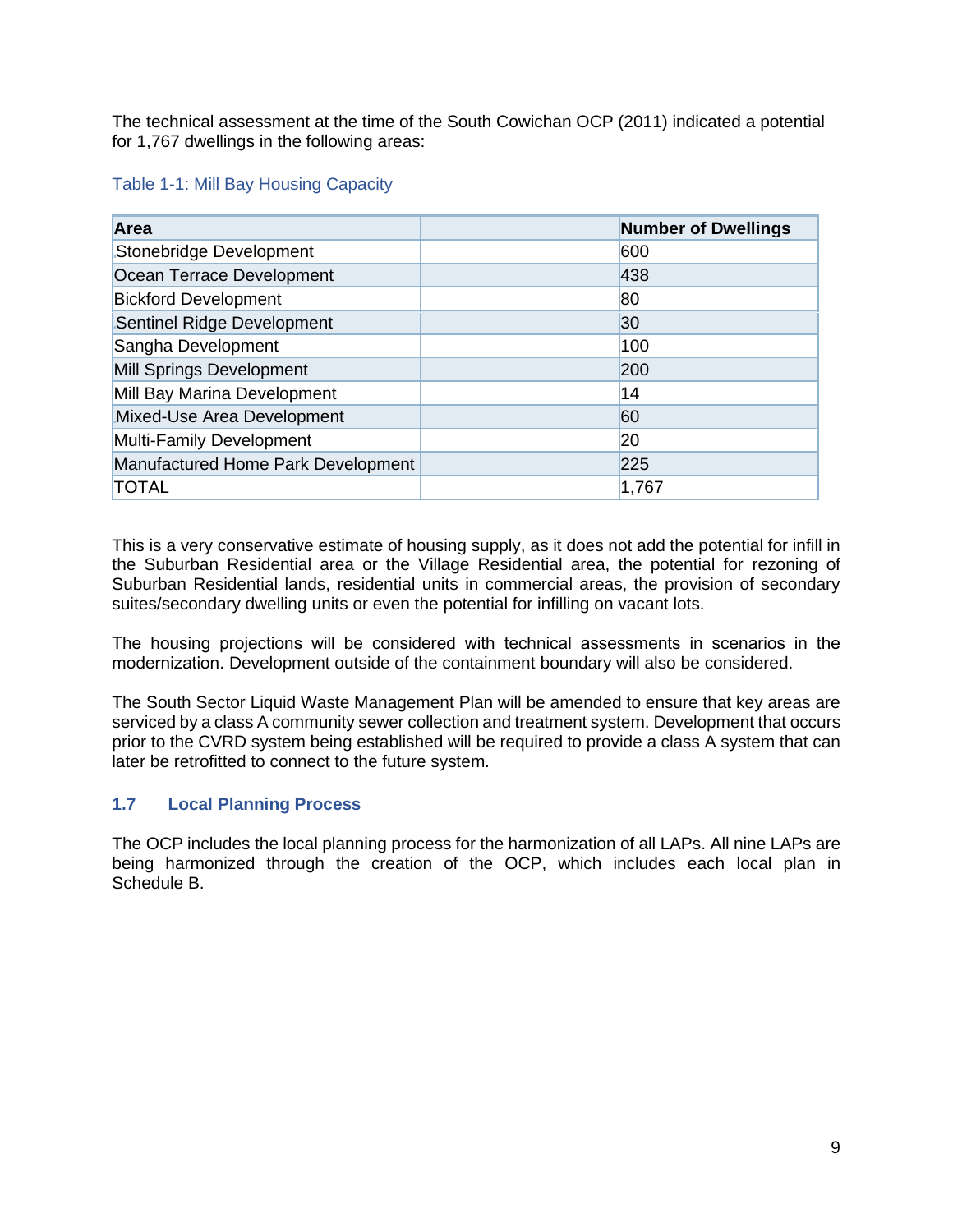## <span id="page-11-0"></span>**PART 2 LAND USE PLANNING DESIGNATIONS**

All future development must be consistent with the objectives and policies of the OCP and the area A Mill Bay/Malahat local plan. The regional land use designations described below are intended to reflect electoral area and regional commitments and aspirations. Both the regional designations and the local plan designations should be considered.

Except as shown on the Land Use Designation maps (see Schedule L, LA1 map series), land use designations generally follow parcel boundaries and, though not shown on the maps, the land use designations extend to the centre line of adjacent roads. Where land use designations split parcels, the boundary will be considered approximate.

Symbol Legend:

- Designations in both the OCP, Part 4 and Electoral Area A Mill Bay/Malahat local plan.
- Designations in the OCP, Part 4.
- › Designations in the Electoral Area A Mill Bay/Malahat local plan.
- Renewable Resource Agriculture › Village Agriculture
- Renewable Resource Forestry
- Industrial
- **Institutional**
- Parks
- **Freshwater**
- **Marine**
- **Commercial** 
	- › General Commercial
	- › Highway Commercial
	- › Service Commercial
	- › Tourist Commercial
	- › Village Commercial
- Residential
	- › Comprehensive Development (also referred to as Ocean Terrace Comprehensive Development)
	- › Future Development
	- › Manufactured Home Park
	- › Multi-Family Residential
	- › Mixed-Use Comprehensive
	- › Rural Residential
	- › Stonebridge Comprehensive Development
	- › Village Residential
- Railway Transportation
- Settlement Nodes
- Roads and Servicing
- Temporary Use
- Heritage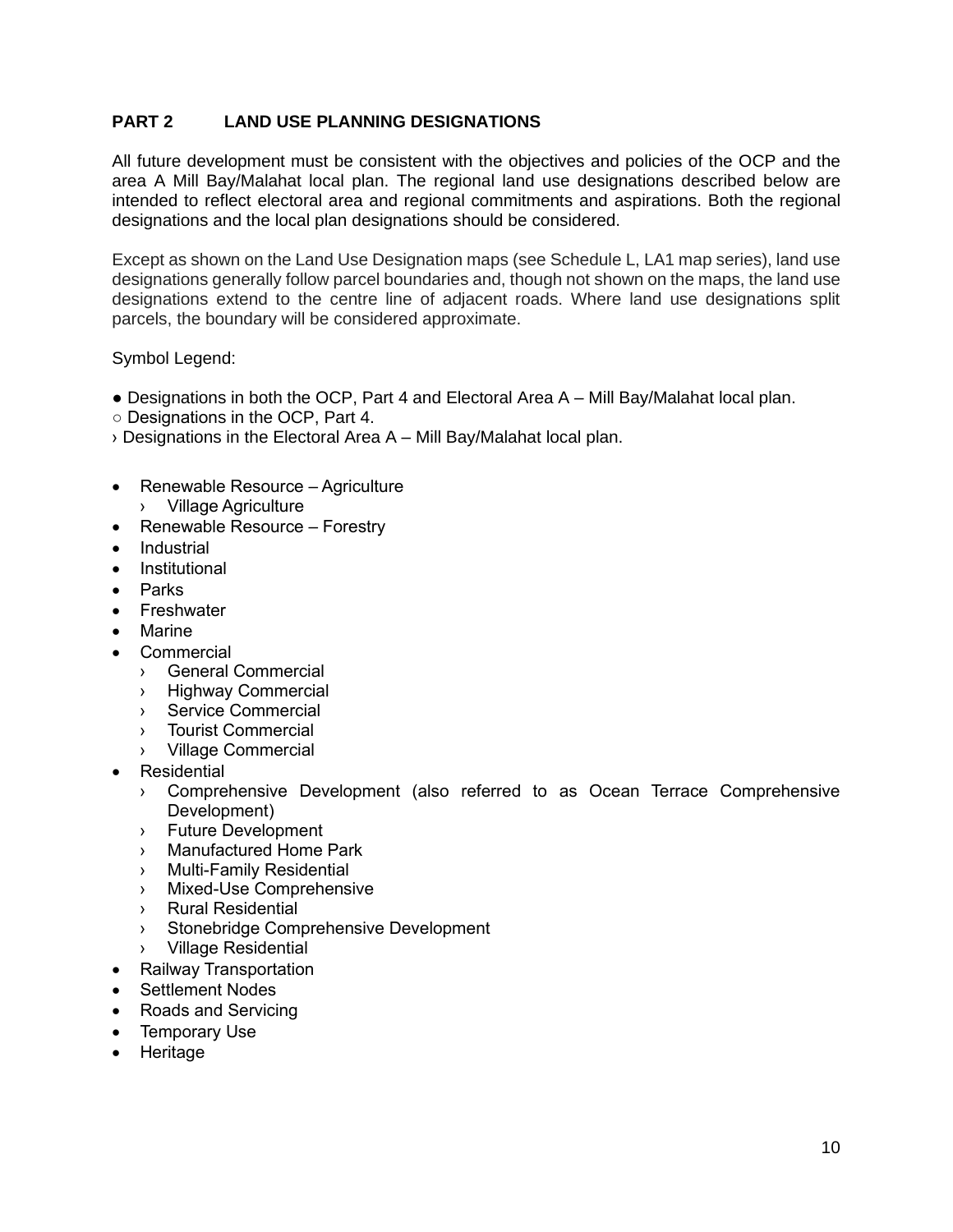## <span id="page-12-0"></span>**2.1 Growth Containment Boundary**

Growth containment boundary is a land use policy area based on a refinement and reassessment of the village containment boundaries and urban containment boundaries in LAPs. It identifies lands that will support housing and employment growth.

The growth containment boundary includes the commercial nodes and the residential settlement areas in general proximity to them. It is in this area that most future development in electoral area A will occur over the next 15 years.

There are seven Residential designations in the growth containment boundary, including two Comprehensive Development designations that will accommodate much of the growth. One designation, Rural Residential, sits outside the growth containment boundary:

- › Future Development
- › Manufactured Home Park
- › Multi-Family Residential
- › Mixed-Use Comprehensive
- › Village Residential
- › Comprehensive Development
- › Stonebridge Comprehensive Development
- › Rural Residential (outside the growth containment boundary)

During the modernization phase of the plan, technical expertise and public consultation will enable the growth containment boundary to be adjusted and service provisions to be aligned with projected new settlement expansion areas. The growth containment boundaries are shown on Schedule G, GA Growth Management Concept – Area A.

#### <span id="page-12-1"></span>2.1.1 Growth Containment Boundary Objectives

1. Consider a South Sector Liquid Waste Management Plan to determine wastewater infrastructure requirements to service growth through 2050 with a cost-effective, resilient wastewater infrastructure local plan and a long-term strategy to develop sustainable wastewater service.

#### <span id="page-12-2"></span>2.1.2 Growth Containment Boundary Policies

The regional board:

1. Does not support servicing to lands outside of the growth containment boundary.

#### <span id="page-12-3"></span>**2.2 Renewable Resource – Agriculture Designation**

The Cowichan Valley has one of the warmest climates in Canada and some of the most diverse and fertile soils, suited to a wide variety of agricultural enterprises. Agriculture is an important sector of the economy, as well as being essential to the rural ambience and beauty of the landscape. A primary goal of this local plan is to protect agricultural resource lands and the agricultural industry. The Agriculture designation is also intended to support the agricultural sector by accommodating supplemental employment opportunities, home-based businesses and valueadded opportunities to maintain the viability of farm businesses.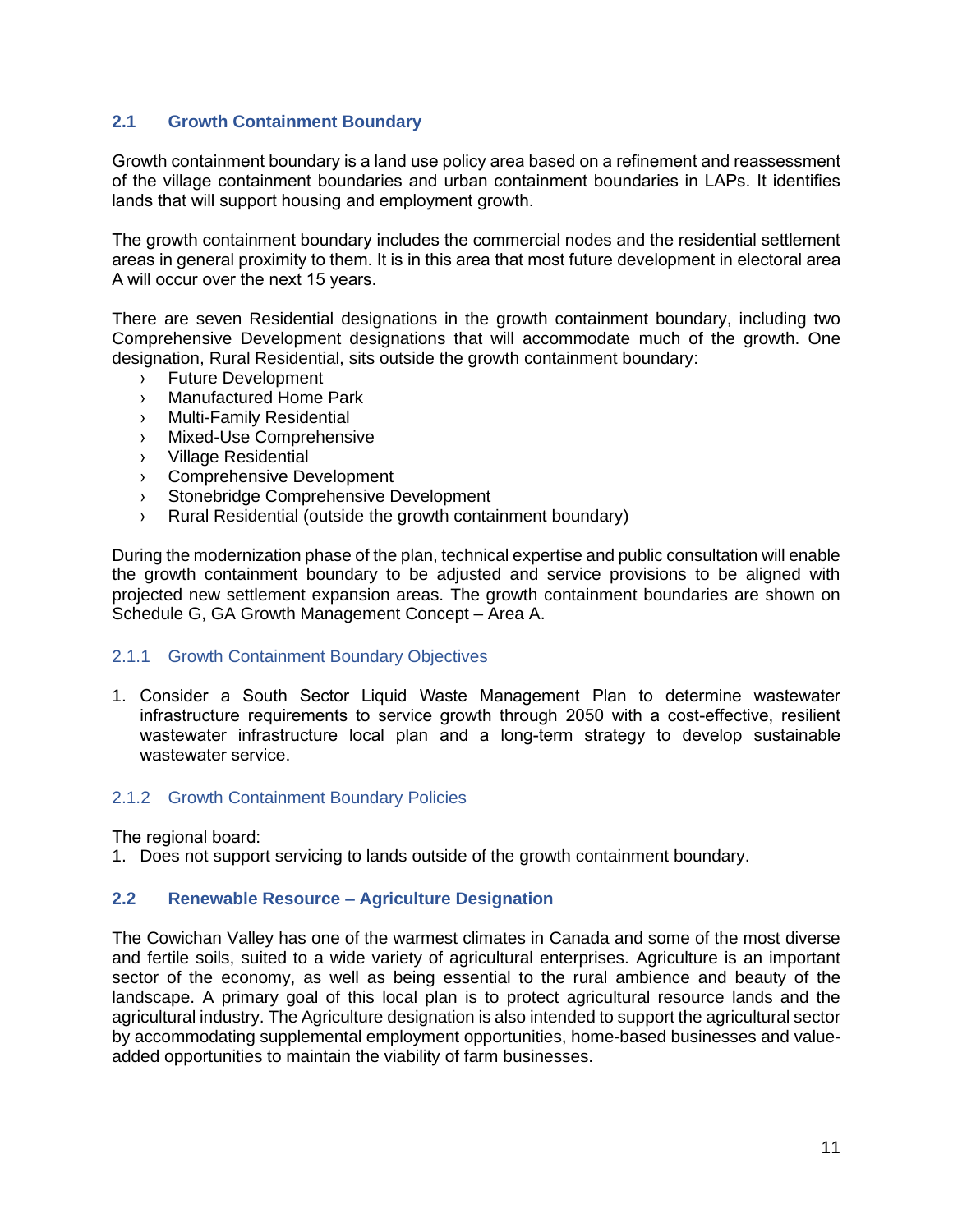#### Renewable Resource – Agriculture Designation

Lands designated as Agriculture include areas with potential for a wide range of agricultural production and include land in the Agricultural Land Reserve as shown on Schedule D, DA1.1 Agricultural Land Reserve – Area A. The Agriculture designation recognizes the Cowichan Valley Food Charter, the Regional Agricultural local plan and other programs aimed at ensuring that residents have access to safe, nutritious food and that the agricultural industry continues to thrive, diversify and grow.

#### <span id="page-13-0"></span>2.2.1 Renewable Resource – Agriculture Objectives

- 1. Provide local opportunities for providing a healthy, high quality diet for the community and visitors.
- 2. Provide opportunities for large farms such as dairies, as well as small lot agriculture and organic farms.
- 3. Improve and extend access to market for local foods, ensuring that residents and visitors can buy food locally.

#### <span id="page-13-1"></span>2.2.2 Renewable Resource – Agriculture Policies

*To be considered in the modernization.*

#### Village Agriculture Designation

This section provides objectives and policies related to the Village Agriculture designation, which accommodates the Mill Bay Veterinary Clinic on Deloume Road, across from Bayview Centre. This development provides for the health needs of agricultural livestock in the area and has historically been considered an agricultural parcel. The OCP supports and encourages the continued operation of the veterinary use.

#### <span id="page-13-2"></span>2.2.3 Village Agriculture Objectives

#### *To be considered in the modernization*

#### <span id="page-13-3"></span>2.2.4 Village Agriculture Policies

The regional board:

1. Supports the continued operation of a veterinary clinic use within the Mill Bay growth containment boundary, for the benefit of farm and domestic animals.

#### <span id="page-13-4"></span>**2.3 Renewable Resource – Forestry Designation**

The Renewable Resource – Forestry designation is intended to accommodate forest management and other resource land uses. This local plan seeks to protect forest lands for their long-term value and to limit urban and rural sprawl. Each past official community plan adopted for the local plan area and larger South Cowichan region has recognized the importance of the forest resource as a renewable resource, even with the cyclical nature of the forest industry, the history of ownership, changes to provincial policy and private sector applications to develop forest lands.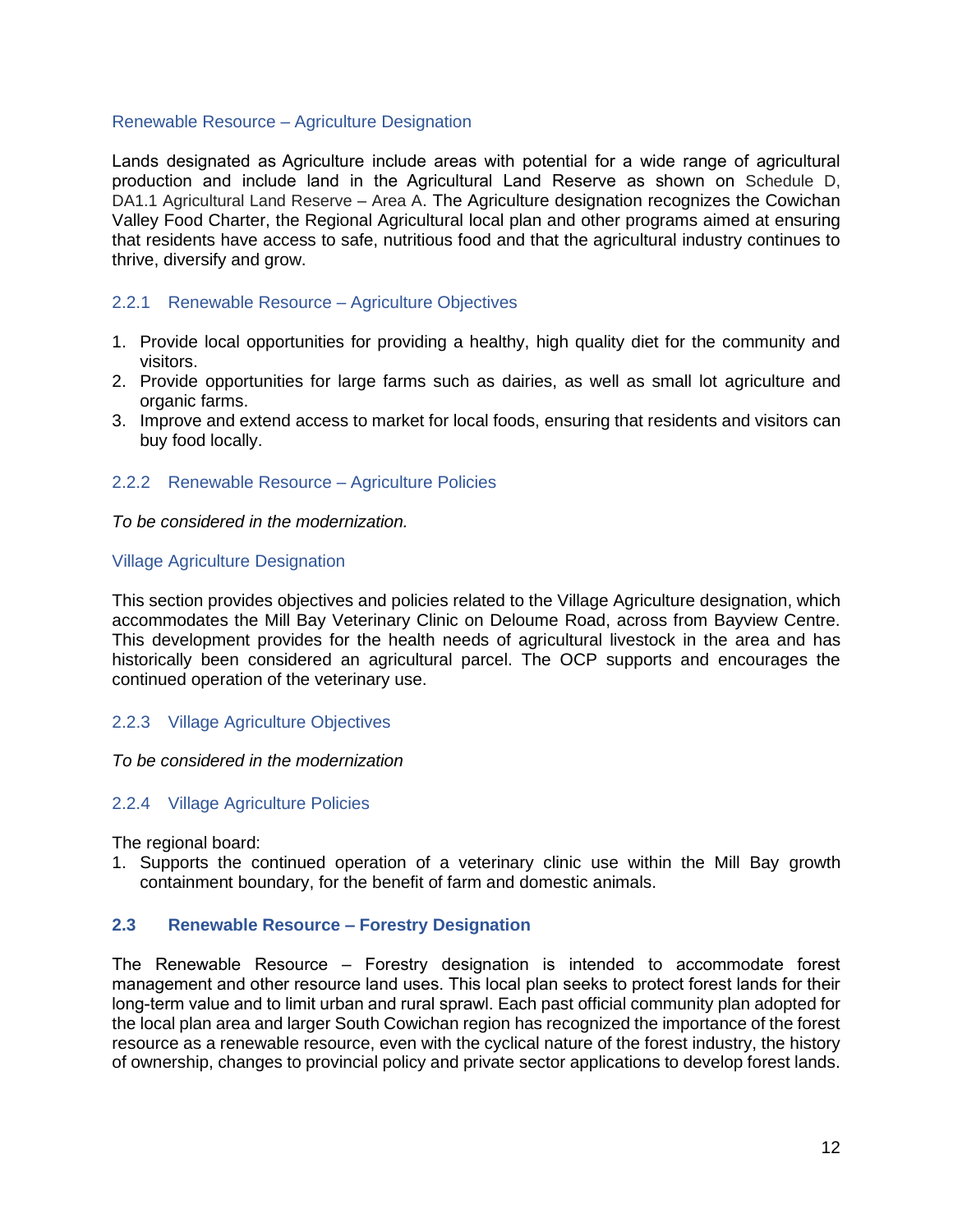Vancouver Island rainforests are characterized by a maritime climate with warm, dry summers, mild winters and abundant precipitation. There is considerable documentation related to the global and national importance of these rainforests; they represent some of the most biodiverse watersheds in the world. Species such as coastal Douglas fir, hemlock and cedar make these forests important not only to the economy but also to the natural environment, water supplies, fish and wildlife habitat and carbon sequestration. They total about 53% of the area A land base and are designated in this local plan as Renewable Resource – Forestry. Unlike mainland BC forests, lands on southeastern Vancouver Island have a history of private ownership, beginning with the E&N Railway grant. In the 1880s, as part of its commitment to build the railway, the Province granted some two million acres between Sooke and Campbell River to the company charged with constructing the railway.

Forest lands were subsequently sold or granted to private companies. Until recently, the local forest resource was linked to local manufacturing facilities and mills, providing employment and representing the most influential sector of the local economy. Today, many of the economic ties no longer exist between the forest resource and the local community. Meanwhile, the economy is diversifying, and the relative importance of the service and tourism sectors is growing. Forestry will remain an important natural resource industry but will likely continue to decrease in absolute and relative terms, at least over the short and medium term, due to harvest declines and the closure of local sawmills. However, while the importance of forestry as an economic force has decreased, it will remain a critical economic sector over the long term, as a new generation of trees mature.

Forestry management is a provincial responsibility and should be managed to support the sustainability of the industry, the resource and the natural environment. Private forest lands within tree farm licences (TFL) cannot be used for other purposes, such as housing developments, and are assessed at low tax rates. Recently, the Province has allowed the release of large tracts of private forest lands from the TFLs. Thousands of hectares of land have been sold on speculation, and new owners, or in some cases the real estate divisions of the forest companies, seek to develop housing or mixed-use commercial developments.

#### Renewable Resource – Forestry Designation

The OCP includes Forestry objectives and policies. Additional objectives and policies specific to the local area may be considered in the modernization.

## <span id="page-14-0"></span>2.3.1 Renewable Resource – Forestry Objectives

*To be considered in the modernization.*

## <span id="page-14-1"></span>2.3.2 Renewable Resource – Forestry Policies

*To be considered in the modernization.*

#### <span id="page-14-2"></span>**2.4 Industrial Designation**

A strong, diverse local economy requires that the local plan provides a policy framework that encourages industry, while at the same time ensuring that new industrial development is environmentally clean, contributes to the quality of life for residents and strives to utilize community resources. Industrial supports secondary forestry manufacturing, value-added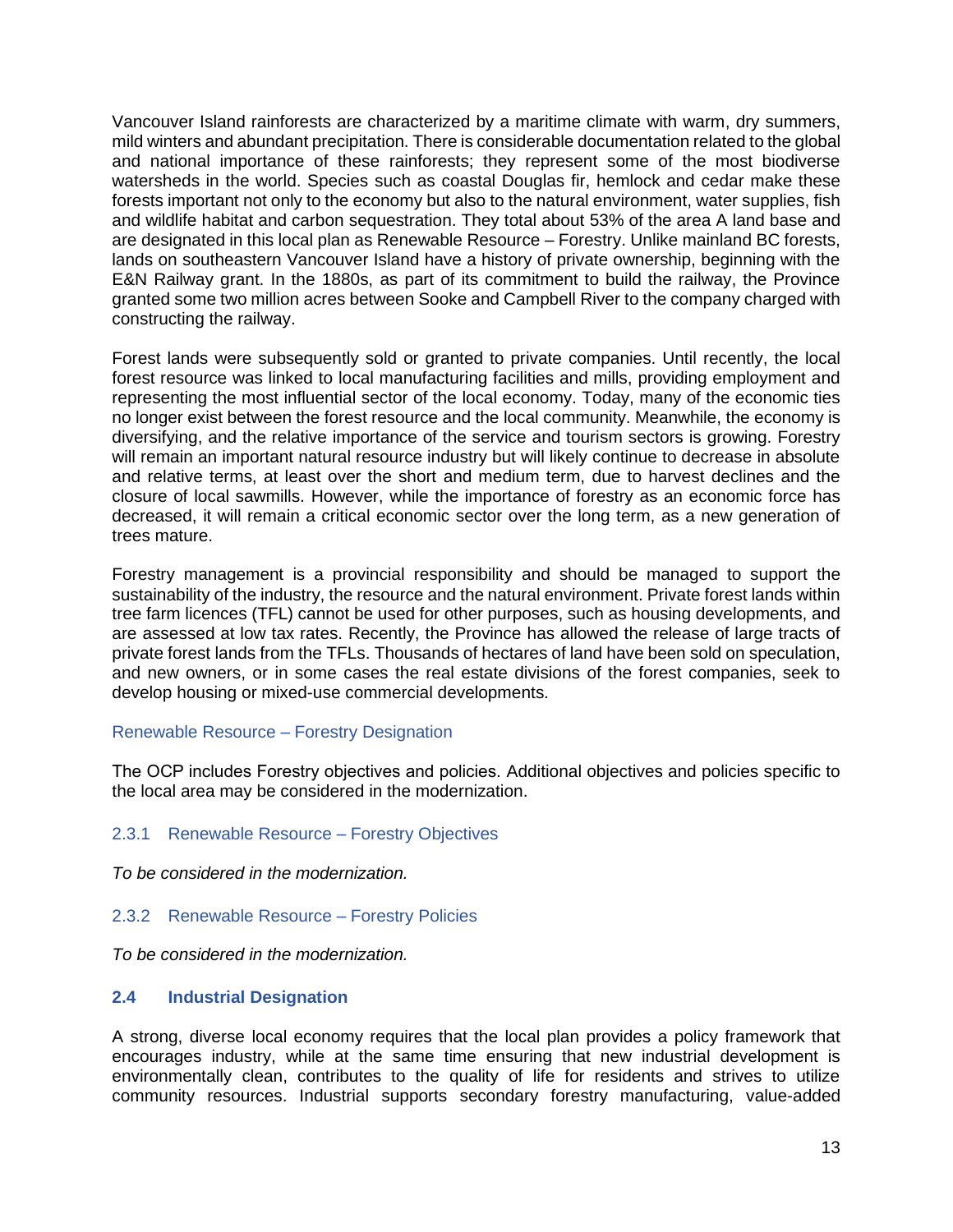agriculture and high-tech industries that have the capability of providing a high standard of employment.

Existing industrial areas at the rural area at Bamberton on Saanich Inlet are important contributors to the sustainability of the community, but more industrial businesses are required to attract and retain a skilled workforce over an indefinite period. Opportunities are identified to establish a light industrial business park south of Mill Bay, in an area that has highway access and very few if any impacts on existing residential areas.

## Industrial Designation

The Industrial designation is intended to accommodate industrial uses in Bamberton.

## <span id="page-15-0"></span>2.4.1 Industrial Objectives

1. Reduce noise generation and consider hours of operation consistent with nearby rural residential uses.

## <span id="page-15-1"></span>2.4.2 Industrial Policies

The regional board:

- 1. Establishes zoning standards to prohibit use of dangerous or toxic materials.
- 2. Establishes zoning standards for one dwelling per parcel.
- 3. Does not support proposals to expand the Industrial designation to adjacent lands.

#### <span id="page-15-2"></span>**2.5 Institutional Designation**

Access to recreation and social infrastructure and the provision of community services are essential for the quality of life and social sustainability of the communities within the Mill Bay local plan area. There is also strong encouragement of institutional uses that provide services and enhance the well-being of the communities within the South Cowichan.

#### Institutional Designation

The Institutional designation is intended for public institutional uses within the Mill Bay growth containment boundary. Recreation and community service uses are a high priority. Community access to institutional services and recreation is essential for the quality of life and social sustainability of the village area. The policies in this section provide for a wide variety of institutional uses.

The Kerry Park Recreation Centre is the only indoor recreational centre in the area, and consists of an arena, meeting space, a sports fields and a gymnasium. It provides a wide variety of programs such as skating, hockey, soccer, curling, seasonal events, gymnastics, karate, tennis, youth and children programs, adult fitness and sports, as well as space for events and community meetings.

The local plan separates Parks and Institutional designations, and this will be more fully considered in the modernization.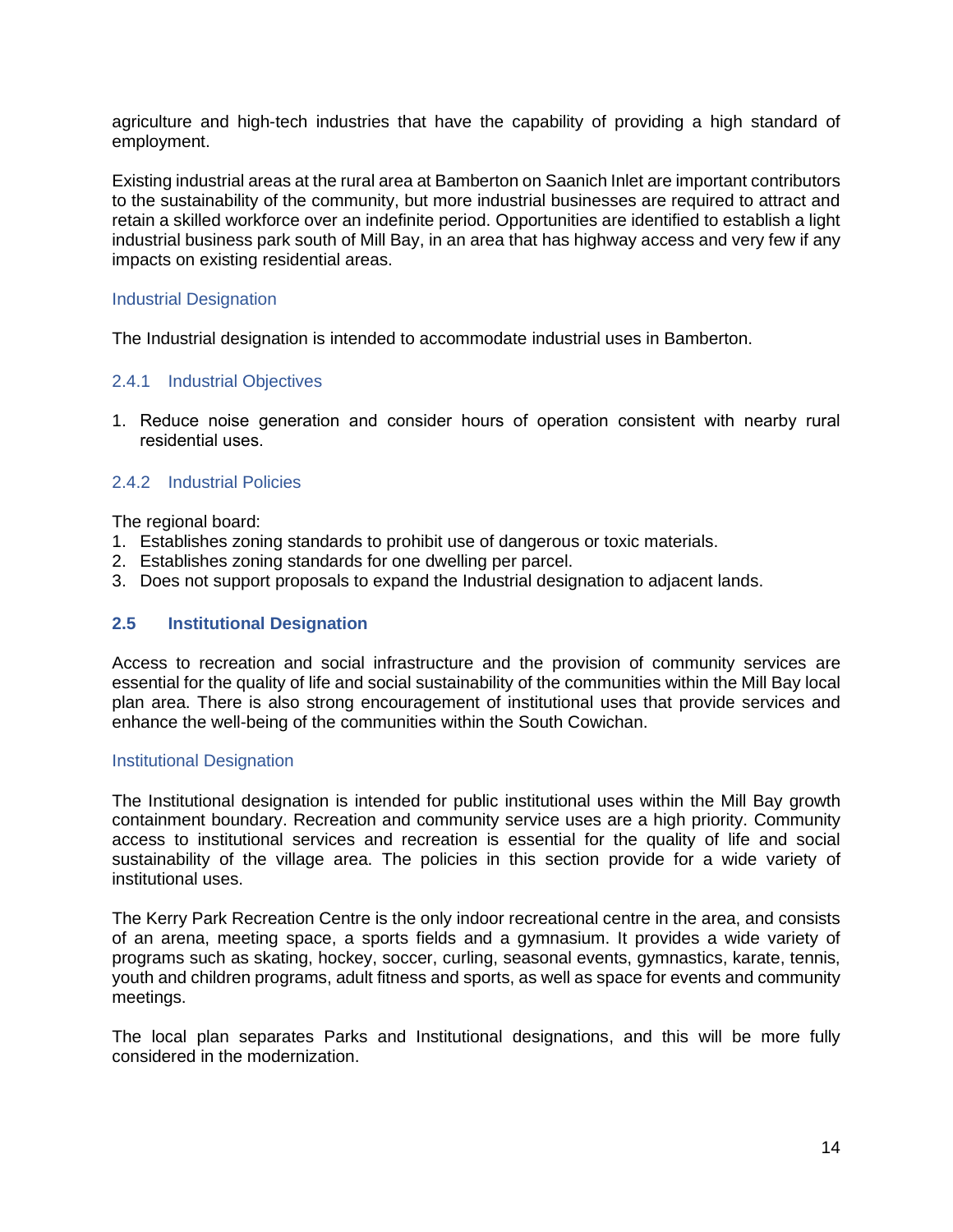#### <span id="page-16-0"></span>2.5.1 Institutional Objectives

- 1. Provide recreational activities that advance tourism and bolster the economy.
- 2. Provide institutional uses such as schools, recreational and community service uses.
- 3. Provide a CVRD-owned school site to be leased to School District 79.

## <span id="page-16-1"></span>2.5.2 Institutional Policies

The regional board:

1. Establishes zoning standards in rural areas for institutional uses with a view to determining community benefit and public good, including the protection of agricultural uses.

#### <span id="page-16-2"></span>**2.6 Parks Designation**

Access to recreation and social infrastructure and the provision of community services are essential for the quality of life and social sustainability of the communities within the South Cowichan. There are numerous parks in the local plan area, and the CVRD actively encourages additional acquisitions as suitable lands become available. As the population continues to grow, a high priority will be placed on the maintenance of existing parks and trails and the acquisition of new ones, including trail linkages. See Parks Master Plan for Area A for more information. The CVRD supports a collaborative approach to local planning for parks.

As Mill Bay Village continues to develop, it is anticipated that more parks and trails will be developed. For example, several parks should be provided through development of the Stonebridge Future Development area designation and the Comprehensive Development designation.

The local plan separates Parks and Institutional designations, and this will be more fully considered in the modernization.

#### Parks Designation

The Parks designation is intended to provide recreation opportunities, which are essential for the quality of life and social sustainability of the communities within the South Cowichan and Mill Bay local plan area.

## <span id="page-16-3"></span>2.6.1 Parks Objectives

- 1. Provide a variety of appropriately scaled parks, trails and recreational opportunities for the diverse resident population and visitors to Mill Bay Village.
- 2. Provide a diverse range of recreational opportunities.
- 3. Improve pedestrian and cycling linkages between commercial areas, parks and residential neighbourhoods.
- 4. Acquire new parkland and maintain and improve existing parks.
- 5. Encourage a healthy, vibrant and aesthetically pleasing community with an abundance of indoor and outdoor public and open spaces.

## <span id="page-16-4"></span>2.6.2 Parks Policies

The regional board: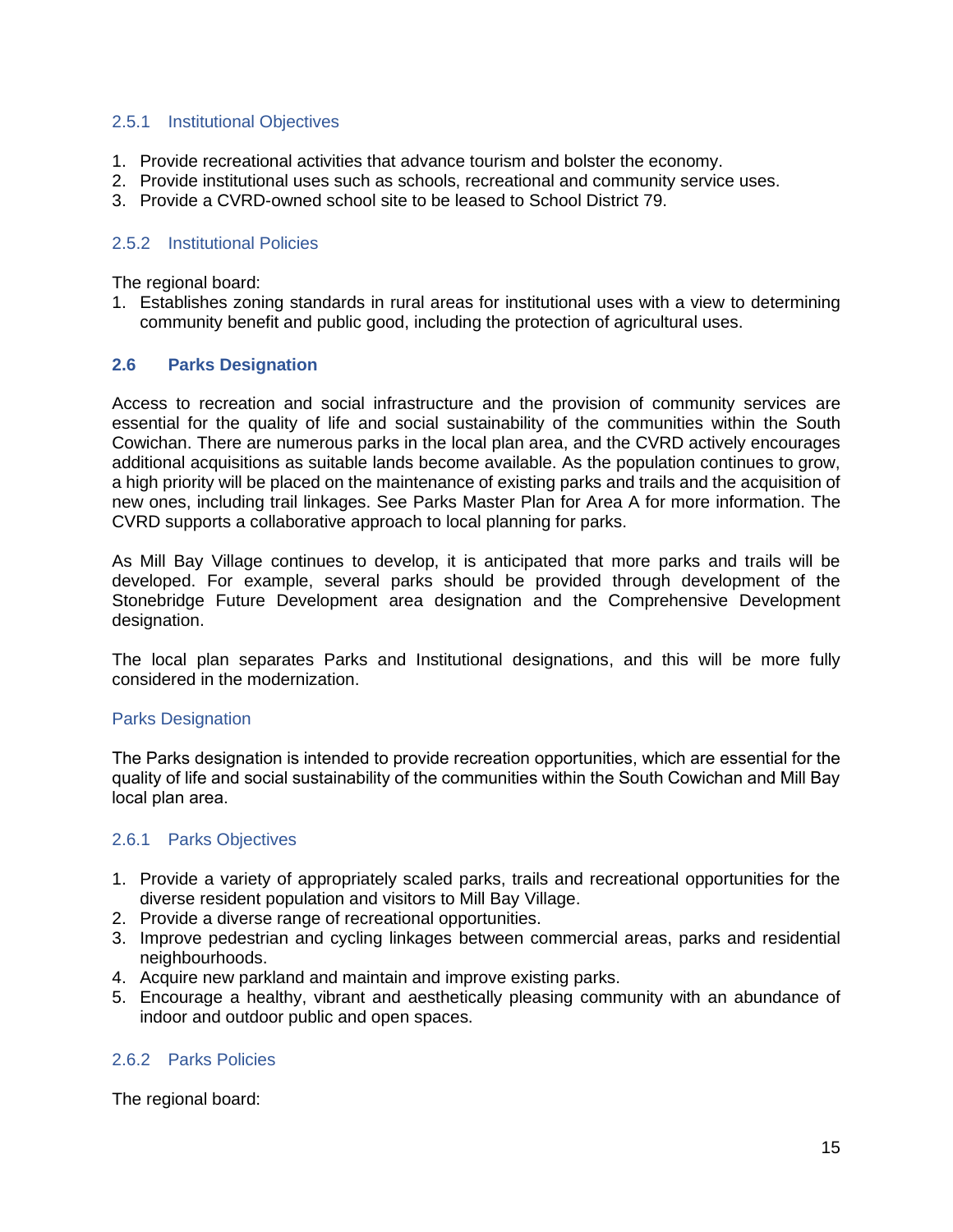#### *To be considered in the modernization.*

## <span id="page-17-0"></span>**2.7 Freshwater and Marine Designations**

There are two water designations in the local plan area, Freshwater and Marine. These water designations are provided to ensure that lake water is conserved, and habitat protected, and that the marine waters are managed and protected to the highest degree possible. There are about 22 kilometres (km) of shoreline in electoral area A, and the waters accommodate and sustain many bird, aquatic and mammal species, including several rare and endangered species. This area has international significance and is very important to fisheries, tourism, biodiversity and food security, as well as to the population of Vancouver Island and the Gulf Islands. The lakes within the local plan area include Rat Lake, Oliphant Lake and Spectacle Lake.

The Mill Bay boat launch, located at the end of Handy Road on Saanich Inlet, was built by the Mill Bay Community League in 1983, and the original Crown water lot lease was transferred from the Mill Bay Community League to the CVRD in 1986. The Ministry of Transportation and Infrastructure and the CVRD have Crown lease tenure.

The Mill Bay Wharf, at the end of Keir Road on Saanich Inlet, was originally a federal Department of Fisheries and Oceans wharf and was transferred to the CVRD in 2002 for parks purposes. The CVRD has a 30-year water lot lease. A gazebo was added in 2003.

The Marine designation objectives and policies are located here for review but will be considered as part of a marine OCP and removed from the OCP.

#### Freshwater Designation

The primary purpose of the Freshwater designation is to protect the quality and quantity of water for potential potable water use and the biodiversity of sensitive lake ecosystems.

#### <span id="page-17-1"></span>2.7.1 Freshwater Objectives

*To be considered in the modernization.*

## <span id="page-17-2"></span>2.7.2 Freshwater Policies

*To be considered in the modernization.*

#### Marine Designation

The primary purpose of the Marine designation is to protect the marine waters to the highest degree possible. A marine OCP for electoral areas A, C, D, F, G and H will be fully considered in the modernization as a separate local plan with robust objectives and policies.

#### <span id="page-17-3"></span>2.7.3 Marine Objectives

- 1. Ensure that marine areas are protected from the impacts of human developments.
- 2. Protect marine ecosystems, wildlife habitat and species.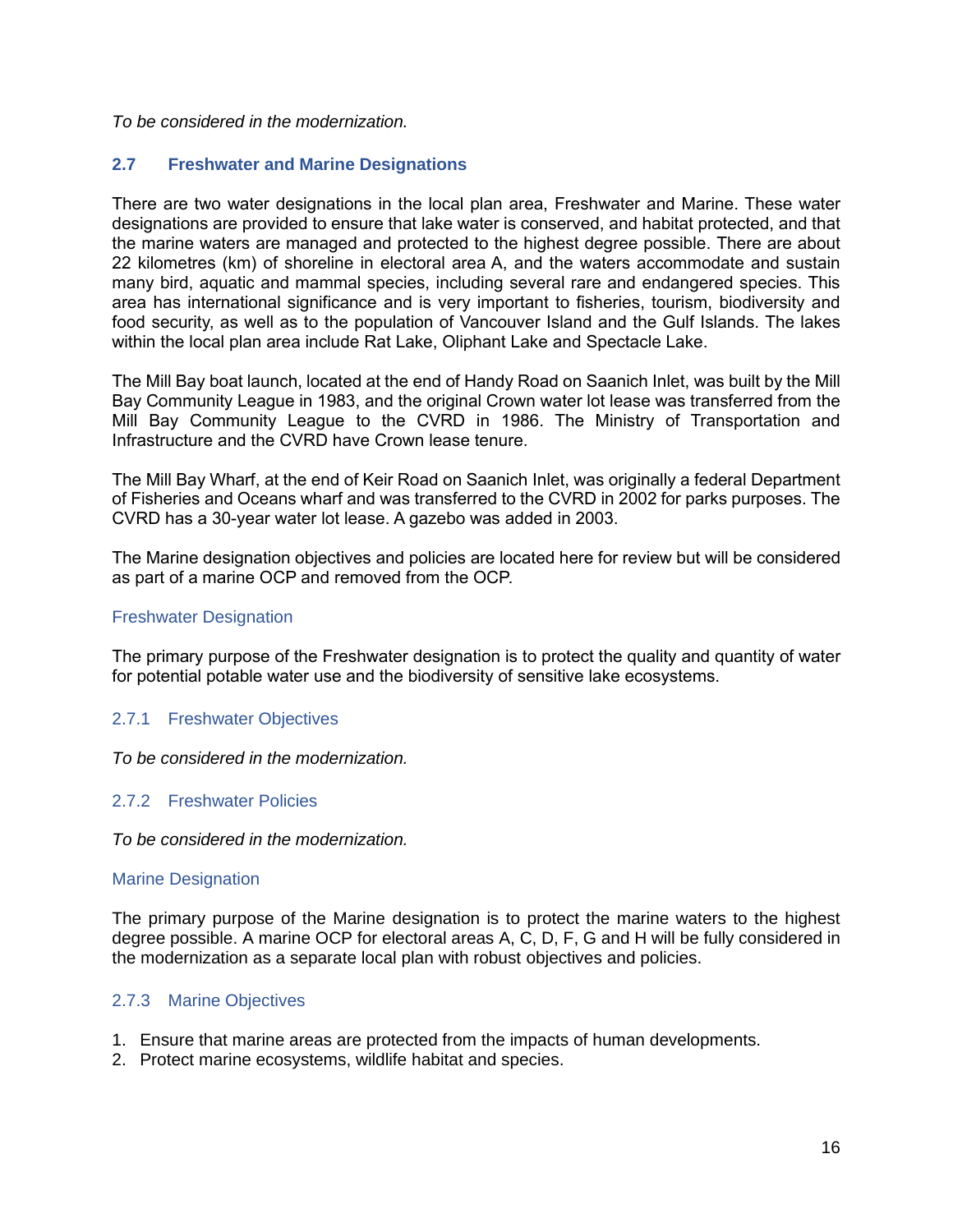## <span id="page-18-0"></span>2.7.4 Marine Policies

The regional board:

- 1. Does not support the creation of bulkheads, seawalls with land fill, and similar engineering works due to their deleterious effects on beach sediment transfer and accumulation zones.
- 2. Does not support foreshore leases for aquaculture.

## <span id="page-18-1"></span>**2.8 Commercial Designation**

A key goal of this local plan is to revitalize existing commercial areas and create new ones, providing services, shopping opportunities and employment. A healthy economy is a cornerstone of a sustainable and complete community where people can live, play, work and participate, growing and diversifying the local economy while staying within the capacity of the natural environment. The local plan ensures that sufficient lands are available for commercial businesses so that a variety of local employment opportunities will thrive and that residents can obtain a wide range of goods and services within the community. It is recognized that there is a strong connection between economic prosperity and quality of life. Mill Bay seeks to retain its position as the focal point for commercial activity in the South Cowichan area. Together, these Commercial designations will help ensure that there is a broad range of commerce.

There are five Commercial designations in the local plan:

- › General Commercial
- › Highway Commercial
- › Service Commercial
- › Tourist Commercial
- › Village Commercial

#### General Commercial

The General Commercial designation is intended to support a diverse range of commercial businesses, offices, convenience stores and personal services. An additional commercial area will be developed on the Ocean Terrace lands, overlooking the inlet in the southeastern part of the village area, and there may be one at the Stonebridge lands, in the heart of Mill Bay, west of the Trans-Canada Highway.

## Highway Commercial

The Highway Commercial designation is intended to accommodate automobile service stations, ancillary auto accessory sales and restaurants intended to serve the travelling public. Highway Commercial is located outside the growth containment boundary.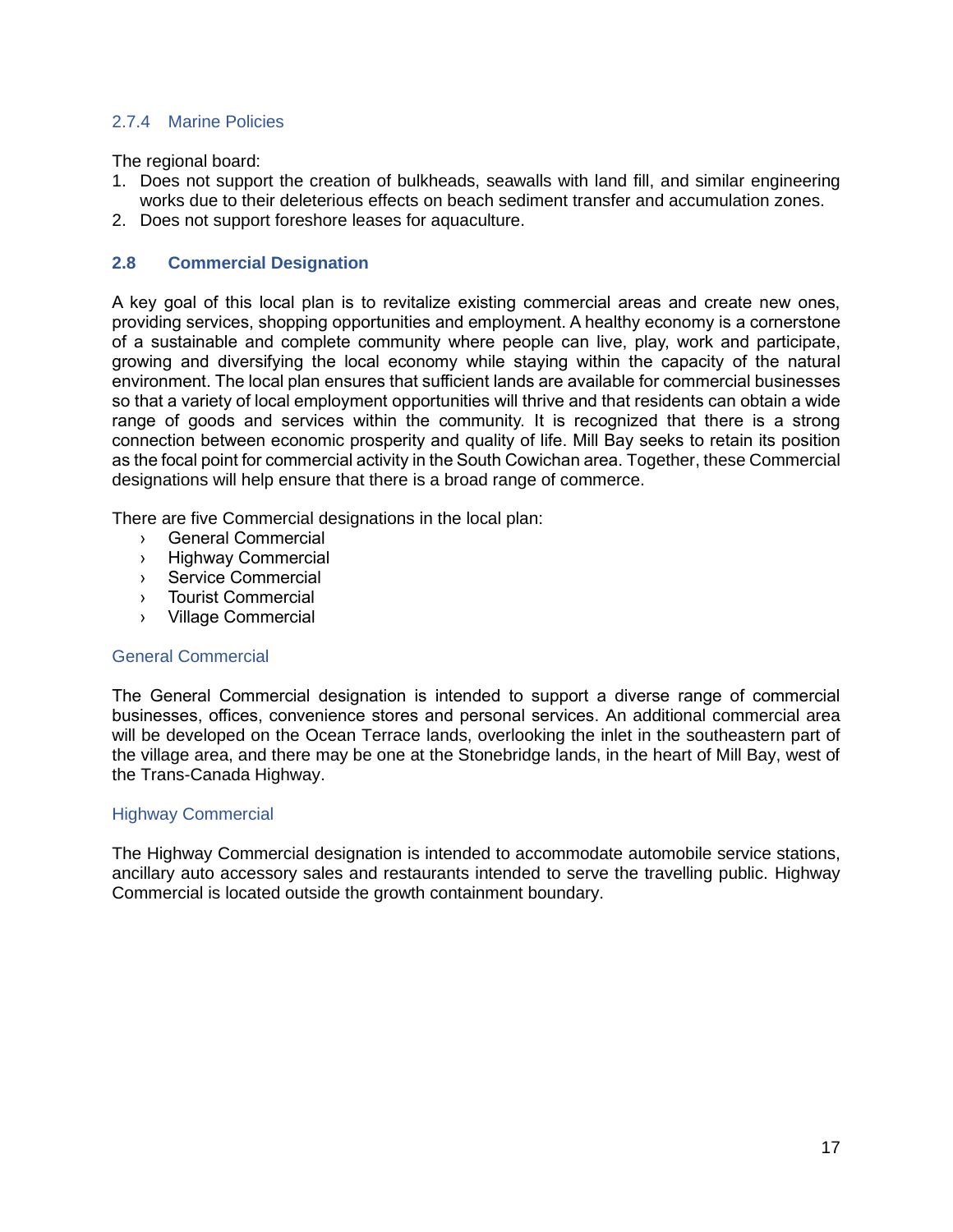#### Service Commercial

The Service Commercial designation is intended to address the needs of the travelling public, including gasoline service stations, auto accessory sales and accessory restaurants. The Service Commercial designation accommodates the two service stations and a restaurant on the Trans-Canada Highway and Deloume Road. Service Commercial is located within the growth containment boundary.

#### Tourist Commercial

The Tourist Commercial designation is intended to accommodate a variety of tourist and recreational commercial uses.

Tourism is a major growth industry in the Cowichan Valley, but only a limited degree of tourist recreational activity exists in the local plan area. Mill Bay offers potentially suitable sites for tourist commercial development, as it has coastal access in areas along Saanich Inlet, can provide scenic ocean views and has heritage tourism potential.

#### Village Commercial

The Village Commercial designation supports a diverse range of commercial uses, primarily in three nodes along the Trans-Canada Highway—Frayne Centre, Mill Bay Centre and Pioneer Square—including but not limited to retail outlets, doctors' offices, banks/credit unions, restaurants, coffee shops, museums, offices and boutiques. All commercial uses permitted in the village area should be compatible with surrounding residential and agricultural areas.

## Commercial Designation Objectives and Policies

In addition to the regional Commercial objectives and policies, general Commercial objectives and policies outlined in sections 2.8.1 and 2.8.2 are for general commercial development in this local plan.

#### <span id="page-19-0"></span>2.8.1 Commercial Objectives

- 1. Ensure commercial establishments are consistent with the rural ambience of the South Cowichan and aesthetically pleasing.
- 2. Ensure commercial areas are accessible by transit and have well-defined pedestrian corridors.
- 3. Provide attractive, diverse and appropriately scaled commercial development in the village area.

## <span id="page-19-1"></span>2.8.2 Commercial Policies

The regional board:

1. Supports development of existing commercial sites while preventing commercial sprawl.

#### <span id="page-19-2"></span>2.8.3 General Commercial Objectives

1. Permit a diverse range of commercial businesses, offices, convenience stores and personal services establishments.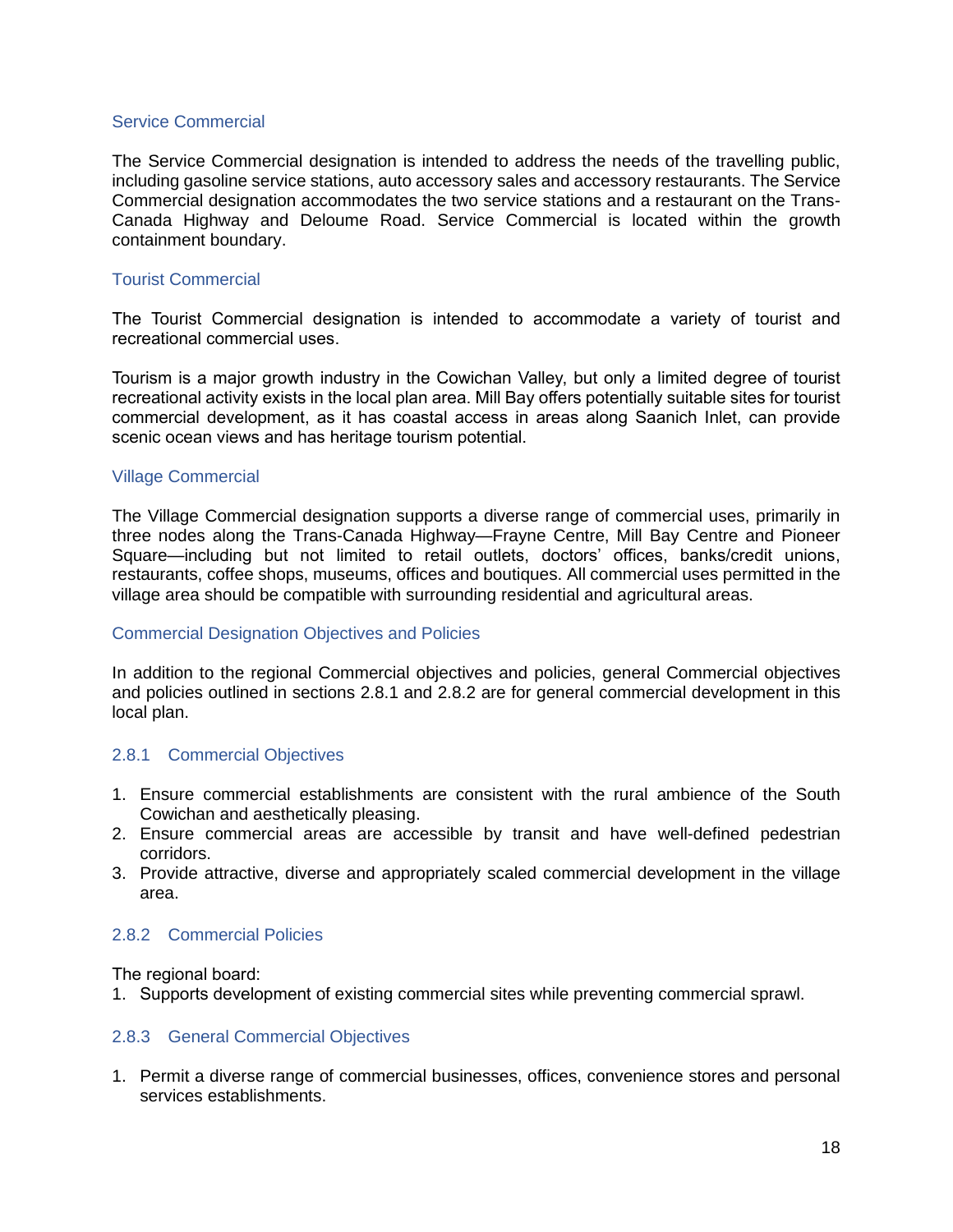- 2. Supports creation of a zone for a Rural Farmers' Market subject to the following criteria. The development will
	- a. not be within the Agricultural Land Reserve, or approval from the Agricultural Land Commission has been granted;
	- b. not diminish the future potential of the land to be used for agricultural purposes;
	- c. not detract from the rural landscape or negatively impact neighbouring rural properties; and
	- d. reflect and be sensitive to the character of the surrounding properties.
- 3. Supports rezoning for a neighbourhood pub, subject to the following criteria. The development must
	- a. not be located on the Trans-Canada Highway;
	- b. be serviced by a community water and sewer system;
	- c. reflect and be sensitive to the character of the surrounding properties;
	- d. develop and protect trails and walkways; and
	- e. consider a development permit area.

#### <span id="page-20-0"></span>2.8.4 General Commercial Policies

*To be considered in the modernization.*

#### <span id="page-20-1"></span>2.8.5 Highway Commercial Objectives

1. Support the existing highway commercial uses in designated areas along the Trans-Canada Highway.

#### <span id="page-20-2"></span>2.8.6 Highway Commercial Policies

*To be considered in the modernization.*

#### <span id="page-20-3"></span>2.8.7 Service Commercial Objectives

- 1. Prevent strip commercial development on the Trans-Canada Highway and from Shawnigan-Mill Bay Road.
- 2. Protect the rural landscape.

#### <span id="page-20-4"></span>2.8.8 Service Commercial Policies

The regional board:

1. Does not support additional service commercial zones.

#### <span id="page-20-5"></span>2.8.9 Tourist Commercial Objectives

1. Protect ocean views.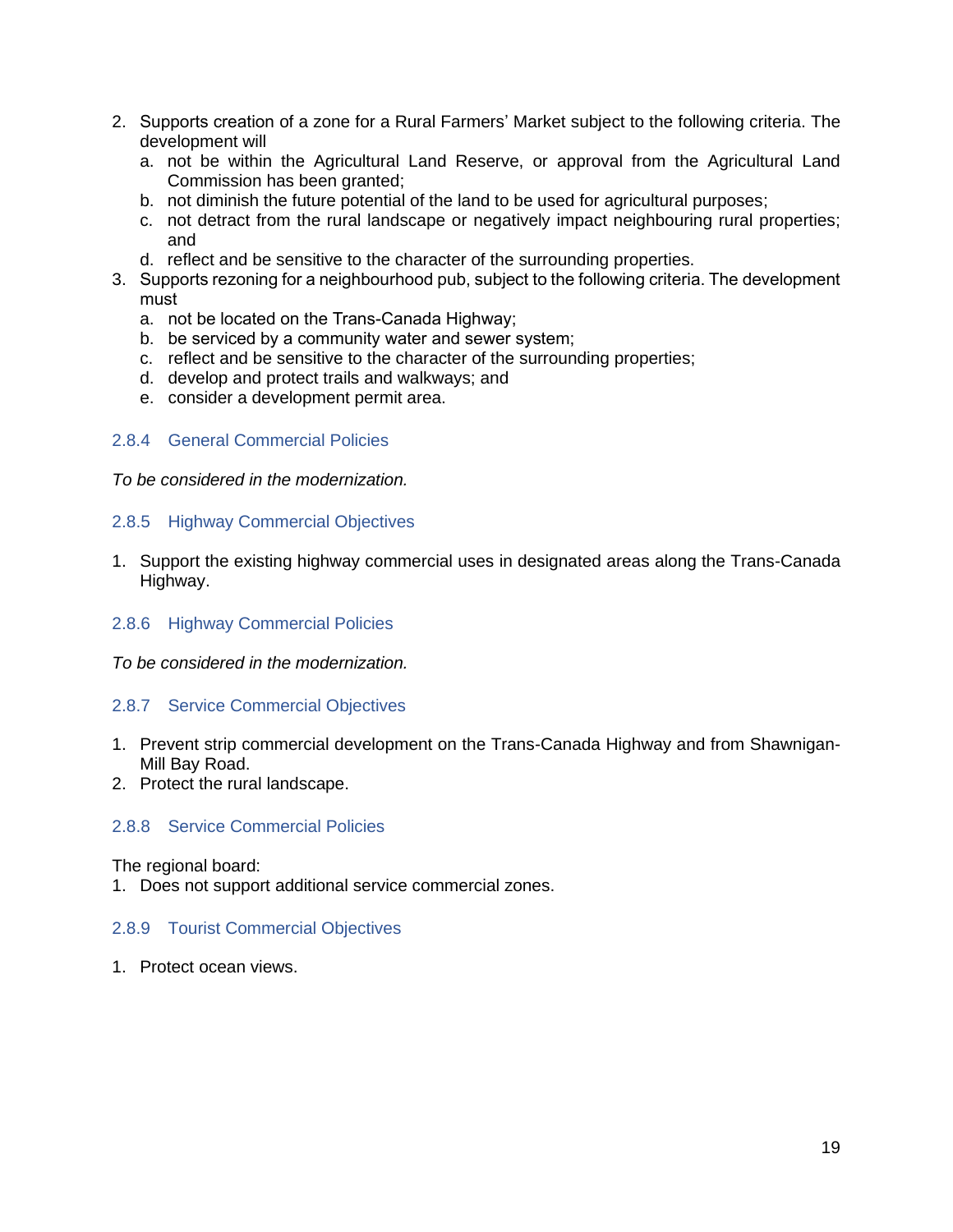## <span id="page-21-0"></span>2.8.10 Tourist Commercial Policies

The regional board:

- 1. Supports height variances if surrounding views are not impacted.
- 2. Supports new Tourist Commercial designations with the following considerations. The development must
	- a. not have direct access from the Trans-Canada Highway or Shawnigan-Mill Bay Road;
	- b. reflect and be sensitive to the character of the surrounding properties;
	- c. protect existing views from surrounding properties;
	- d. considered heritage resources in the CVRD Community Heritage Register;
	- e. develop and protect trails and walkways; and
	- f. consider a development permit area.

## <span id="page-21-1"></span>2.8.11 Village Commercial Objectives

1. Improve the local economy and raise quality of life by increasing commercial opportunities and employment.

#### <span id="page-21-2"></span>2.8.12 Village Commercial Policies

*To be considered in the modernization.*

## <span id="page-21-3"></span>**2.9 Residential Designation**

There are eight Residential designations in the local plan area:

- › Comprehensive Development (also referred to as Ocean Terrace Comprehensive Development)
- › Future Development
- › Manufactured Home Park
- › Multi-Family Residential
- › Mixed-Use Comprehensive
- › Rural Residential
- › Stonebridge Comprehensive Development
- › Village Residential

There are seven Residential designations in the Mill Bay growth containment boundary:

- › Future Development
- › Comprehensive Development
- › Manufactured Home Park
- › Multi-Family Residential
- › Mixed-Use Comprehensive
- › Stonebridge Comprehensive Development
- › Village Residential

There are two Residential designations outside the Mill Bay growth containment boundary:

- › Manufactured Home Park
- › Rural Residential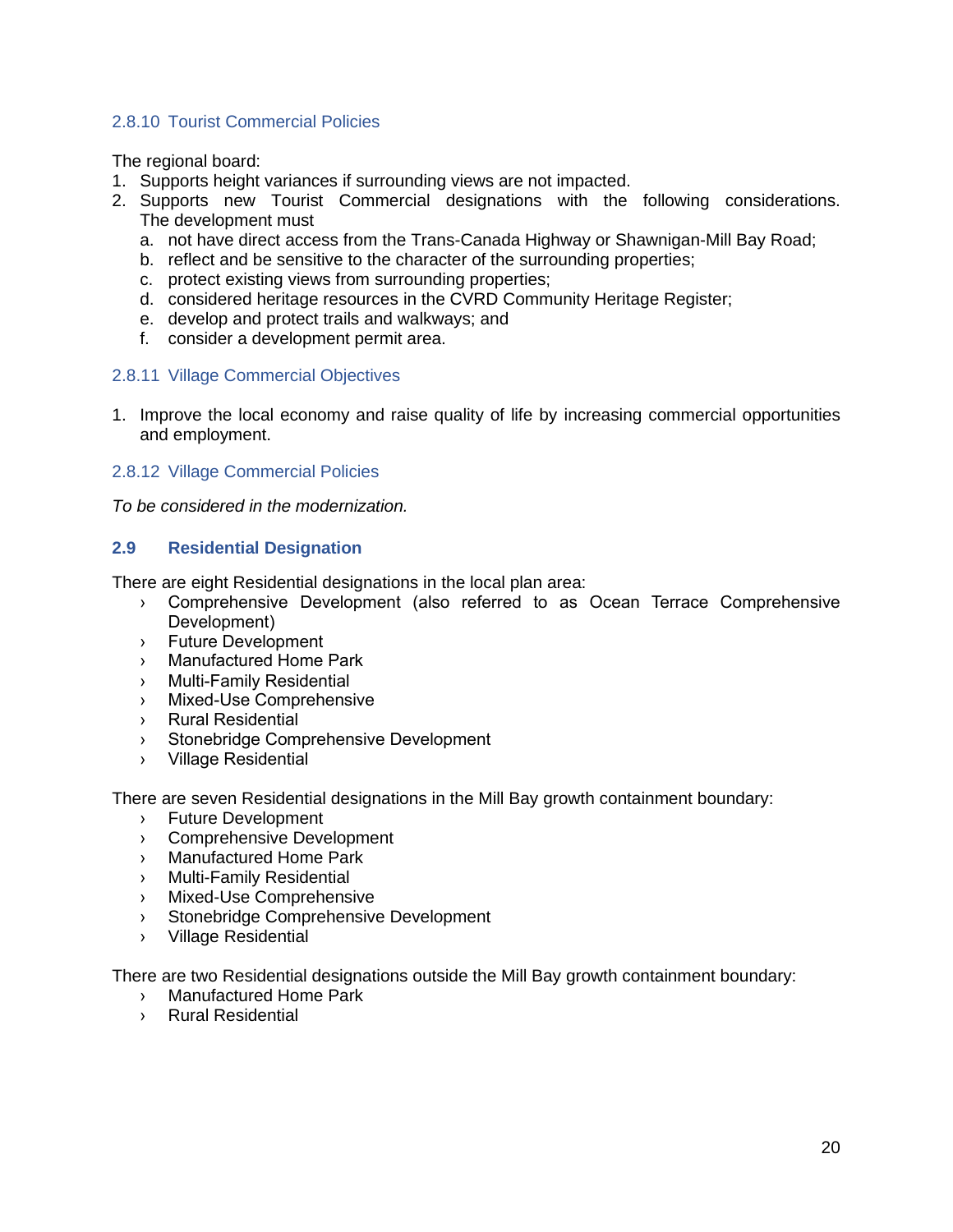#### Comprehensive Development Designation

Lands designated as Comprehensive Development are intended to accommodate a mix of commercial, residential, parkland and institutional uses. The designation allows for a comprehensive development that includes no more than 438 dwelling units throughout the designated area. Of these, a minimum of 165 units will be multiple family units, a minimum of 136 units will be intensive single-family residential units, and the remaining dwelling units will be a mixture of single-family, mixed-use and multiple family units. A minimum of 20% of the total area of lands within the Comprehensive Development should be dedicated to the CVRD and should occur in the first phase of development.

Note: This designation was referred to as Comprehensive Development and Ocean Terrace Comprehensive Development in Bylaw 3510, Appendix A – Mill Bay Village Plan

#### Future Development Designation

The Future Development designation is intended for the growth containment boundary, which includes the commercial nodes and the residential settlement areas in general proximity to them.

Future growth and development will consist of a more diverse supply of housing to meet the needs of a diverse population. Residents will be able to live comfortably in Mill Bay. Seniors wishing to remain in the community will be able to receive the services they need to enjoy the quality of life they desire. The growth containment boundary includes the commercial nodes and the residential settlement areas in general proximity to them. It is in this area that most future development in electoral area A will occur over the next 15 years including Ocean Terrace Comprehensive Development area and Stonebridge Future Development area.

#### Manufactured Home Park Designation

The Manufactured Home Park designation recognizes the importance of mobile homes to the range of housing options available in the local plan area. The Manufactured Home Park designation applies to mobile home parks located specific to the Kerry Village development, which provides for some 60 homes aimed at seniors aged 55 and over, the Cedar Creek Development adjacent to Kerry Village to the west, and Spectacle Lake Manufactured Home Park.

#### Multi-Family Residential Designation

Multi-Family Residential designation allows for low-density attached housing such as small-scale apartments, condominiums and townhomes. This designation affects three sites—two west of the Trans-Canada Highway near Bayview Centre and one adjacent to Frances Kelsey School.

#### Mixed-Use Comprehensive Designation

The Mixed-Use Comprehensive designation applies to approximately 2.2 ha of land along Shawnigan-Mill Bay Road, adjacent to Pioneer Square. This Comprehensive designation allows for a variety of integrated land uses including multiple family residential, seniors housing, commercial development and a seniors' care facility with congregate care, extensive care, offices and a seniors' daycare use. The facilities permitted in this designation will help to provide for a full range of housing for senior citizens in Mill Bay.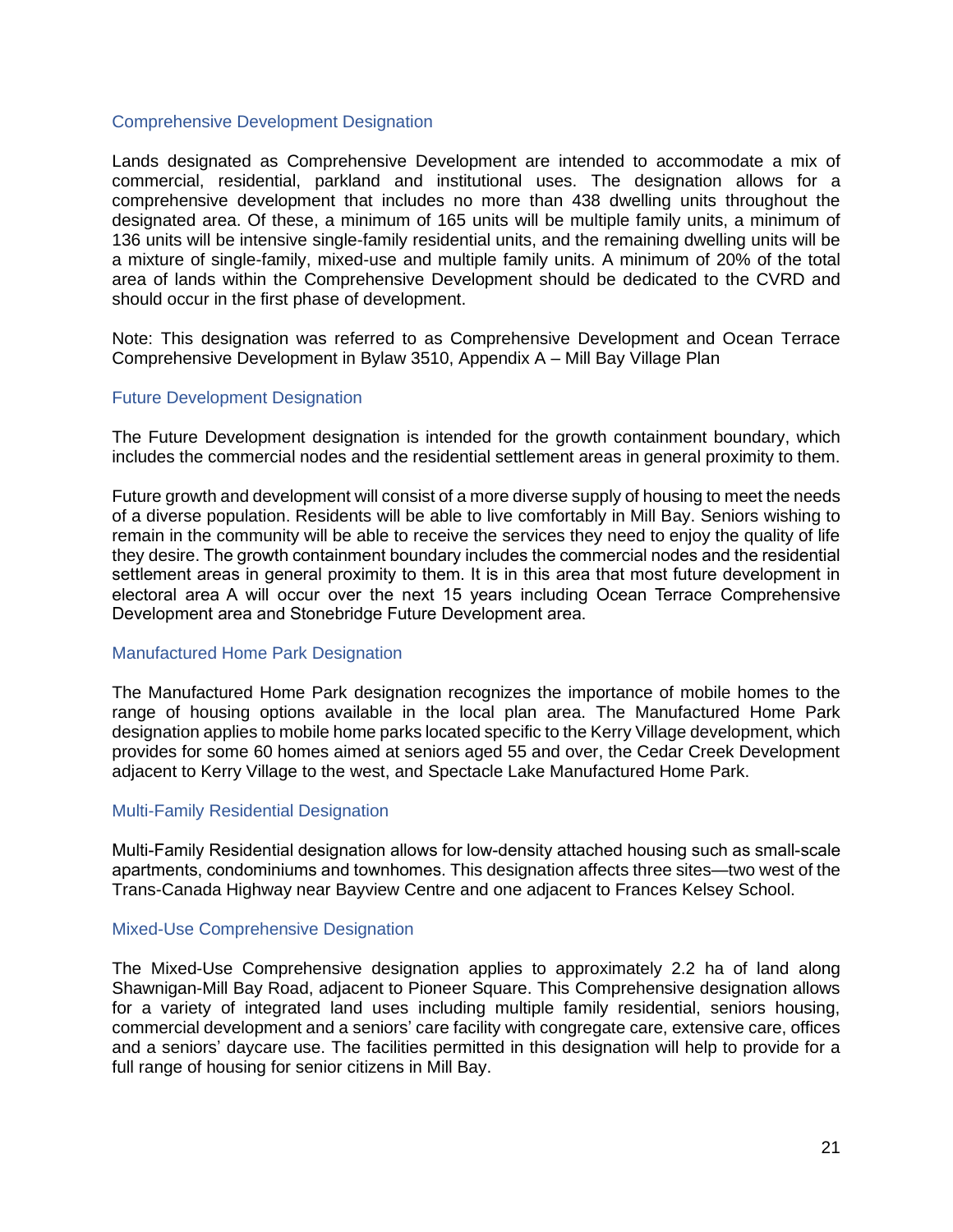#### Rural Residential Designation

The Rural Residential designation is intended to accommodate a range of rural lifestyle options outside of the Mill Bay growth containment boundary and, where possible, to provide a buffer between large rural resource (forestry, mining and agriculture) and more urbanized residential lands. These parcels are characterized by their single-family dwellings, treed areas and agriculture, and should provide the community with aesthetically pleasing green space and treed areas, on parcels ranging from 0.4 ha to 4 ha in size.

#### Stonebridge Comprehensive Development Designation

The Stonebridge Comprehensive Development designation is intended to be a neighbourhood community at the heart of Mill Bay. It is intended, over time, to become a welcoming community core area that includes a wide variety of residence types including smaller, more affordable homes, informal social mixing opportunities, nature appreciation and commercial services mixed with other land uses, including public institutional uses.

The total area of the Stonebridge site is over 60 ha and it is centrally located in the Mill Bay Village area, which had a population of fewer than 3,000 people in 2016. The site is traversed by two watercourses: Shawnigan and Hollings Creeks. The natural beauty of these lands is one of its primary attributes.

The owners of the site hired a consulting firm to master plan the area. Objectives and policies are largely derived from this master plan and are intended to give more specific direction to the way in which these lands should be developed.

#### Village Residential Designation

The Village Residential designation is intended to accommodate a range of housing types. These diverse housing opportunities include affordability, special needs, rental and seniors' housing.

#### Residential Designation Objectives and Policies

In addition to the regional Residential objectives and policies, general Residential objectives and policies outlined in sections 2.9.1 and 2.9.2 are for general residential development in this local plan.

#### <span id="page-23-0"></span>2.9.1 Residential Objectives

- 1. Provide a sufficient supply of housing to allow for anticipated growth.
- 2. Develop a vibrant village centre.

#### <span id="page-23-1"></span>2.9.2 Residential Policies

The regional board:

1. Establishes zoning standards for community gardens.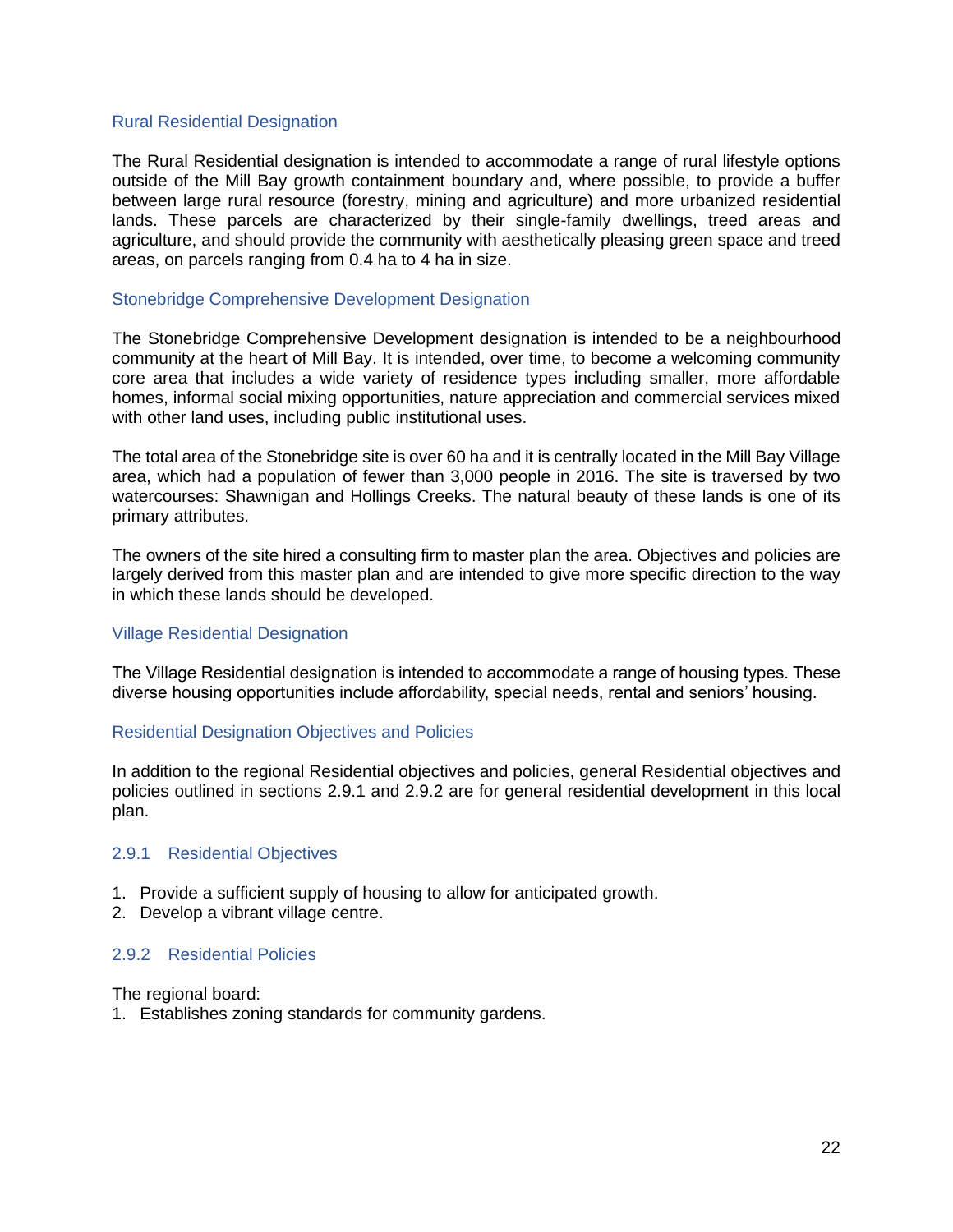## <span id="page-24-0"></span>2.9.3 Comprehensive Development Objectives

Note: This designation was referred to as Comprehensive Development and Ocean Terrace Comprehensive Development in Bylaw 3510, Appendix A – Mill Bay Village Plan

- 1. Preserve open spaces.
- 2. Encourage the Ministry of Transportation and Infrastructure to ensure more than one access route.
- 3. Encourage public or institutional amenities to meet community needs.
- 4. Support diverse transportation and modality choices including cycling, walking, transit and driving.

#### <span id="page-24-1"></span>2.9.4 Comprehensive Development Policies

*To be considered in the modernization.*

#### <span id="page-24-2"></span>2.9.5 Future Development Objectives

- 1. Preserve and enhance the village character of Mill Bay.
- 2. Promote improved services, an accessible and safe public waterfront, and convenient opportunities for walking and cycling in the Mill Bay Village.
- 3. Meet the housing needs of a diverse population.
- 4. Revitalize existing commercial areas and create new ones.
- 5. Celebrate and conserve Mill Bay heritage and history.
- 6. Protect the Mill Bay aquifer.
- 7. Provide a diverse supply of housing.

#### <span id="page-24-3"></span>2.9.6 Future Development Policies

The regional board:

1. Will support residential development over commercial businesses and new parks and trails.

#### <span id="page-24-4"></span>2.9.7 Manufactured Home Park Objectives

*To be considered in the modernization.*

#### <span id="page-24-5"></span>2.9.8 Manufactured Home Park Policies

The regional board:

- 1. Encourages adequate arrangements for the relocation of tenants, including into housing units within the new development, where redevelopment of a manufactured home park is contemplated.
- 2. Establishes zoning standards for a maximum density of 15 units/ha.

#### <span id="page-24-6"></span>2.9.9 Multi-Family Residential Objectives

1. Maintain the unique heritage and rural character of Mill Bay Village.

#### <span id="page-24-7"></span>2.9.10 Multi-Family Residential Policies

*To be considered in the modernization.*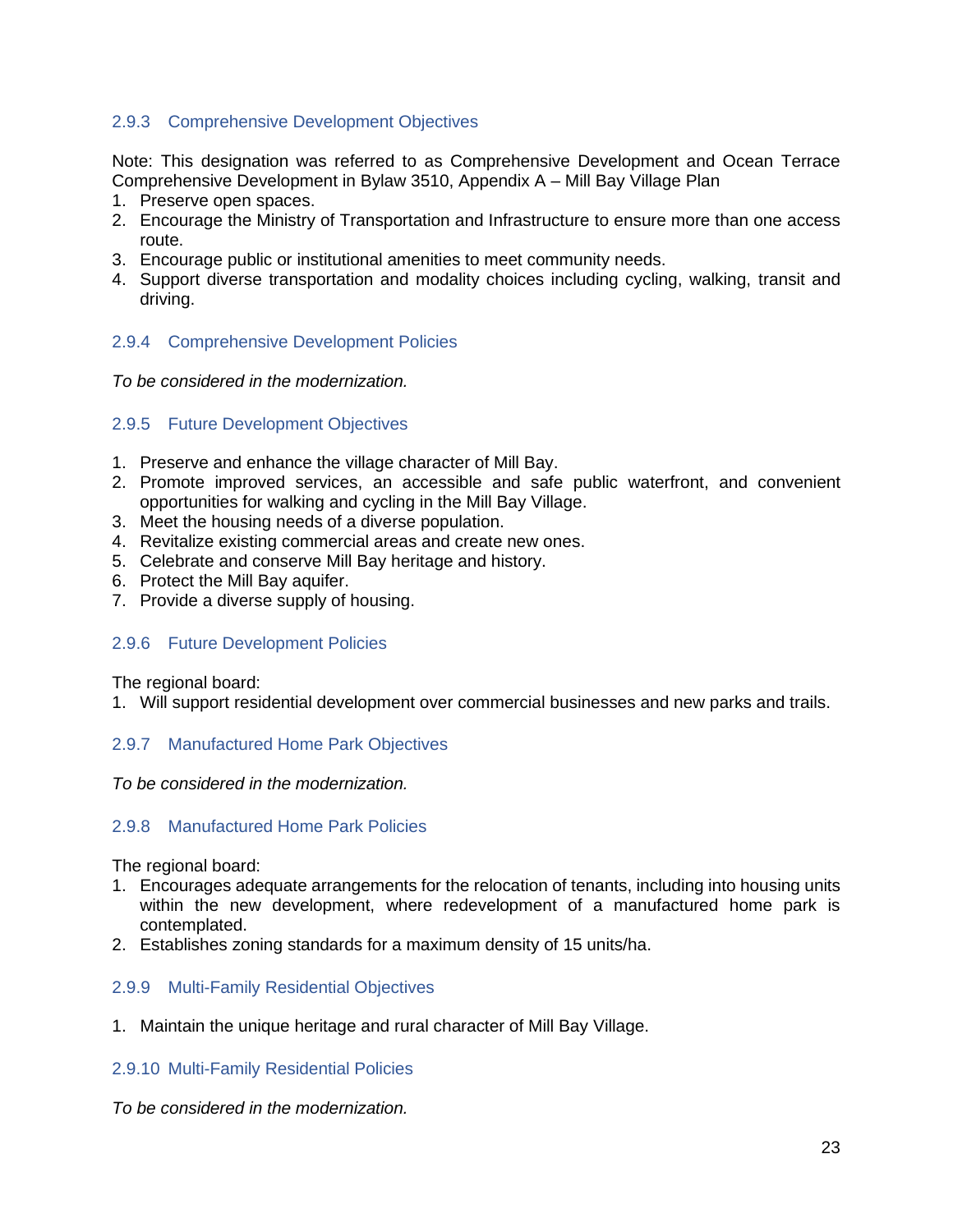## <span id="page-25-0"></span>2.9.11 Mixed-Use Comprehensive Objectives

- 1. Provide aging in place development that encourages active lifestyles and offers flexible options for housing and convenient access to services.
- 2. Ensure development is integrated with Pioneer Square and other adjacent developments using trails or walkways.

## <span id="page-25-1"></span>2.9.12 Mixed-Use Comprehensive Policies

The regional board:

1. Encourages the development of a comprehensive seniors' community that will help to fulfill the community's needs for seniors housing, including congregate care and intensive care housing.

## <span id="page-25-2"></span>2.9.13 Rural Residential Objectives

- 1. Provide a wide range of housing and rural lifestyle options for various stages of life and different community lifestyles.
- 2. Preserve the rural character of the community.

## <span id="page-25-3"></span>2.9.14 Rural Residential Policies

*To be considered in the modernization.*

## <span id="page-25-4"></span>2.9.15 Stonebridge Comprehensive Development Objectives

- 1. Preserve the historic stone bridge over Shawnigan Creek as a public amenity, allowing community access to and through the neighbourhood.
- 2. Plan a walkable neighbourhood with strong connections to area amenities—including a large central park area—and other community destinations.
- 3. Develop alternative transportation modes such as walking, cycling and public transit, including buses and ferries.
- 4. Design an efficient rainwater management program to protect local water quality and demonstrate best practices in sustainable development.
- 5. Protect the Mill Bay aquifer.
- 6. Develop a north-south internal road connection, whether this requires a crossing of Shawnigan Creek or the establishment of a road that would connect to Shawnigan-Mill Bay Road in the vicinity of Kerry Park Recreation Centre.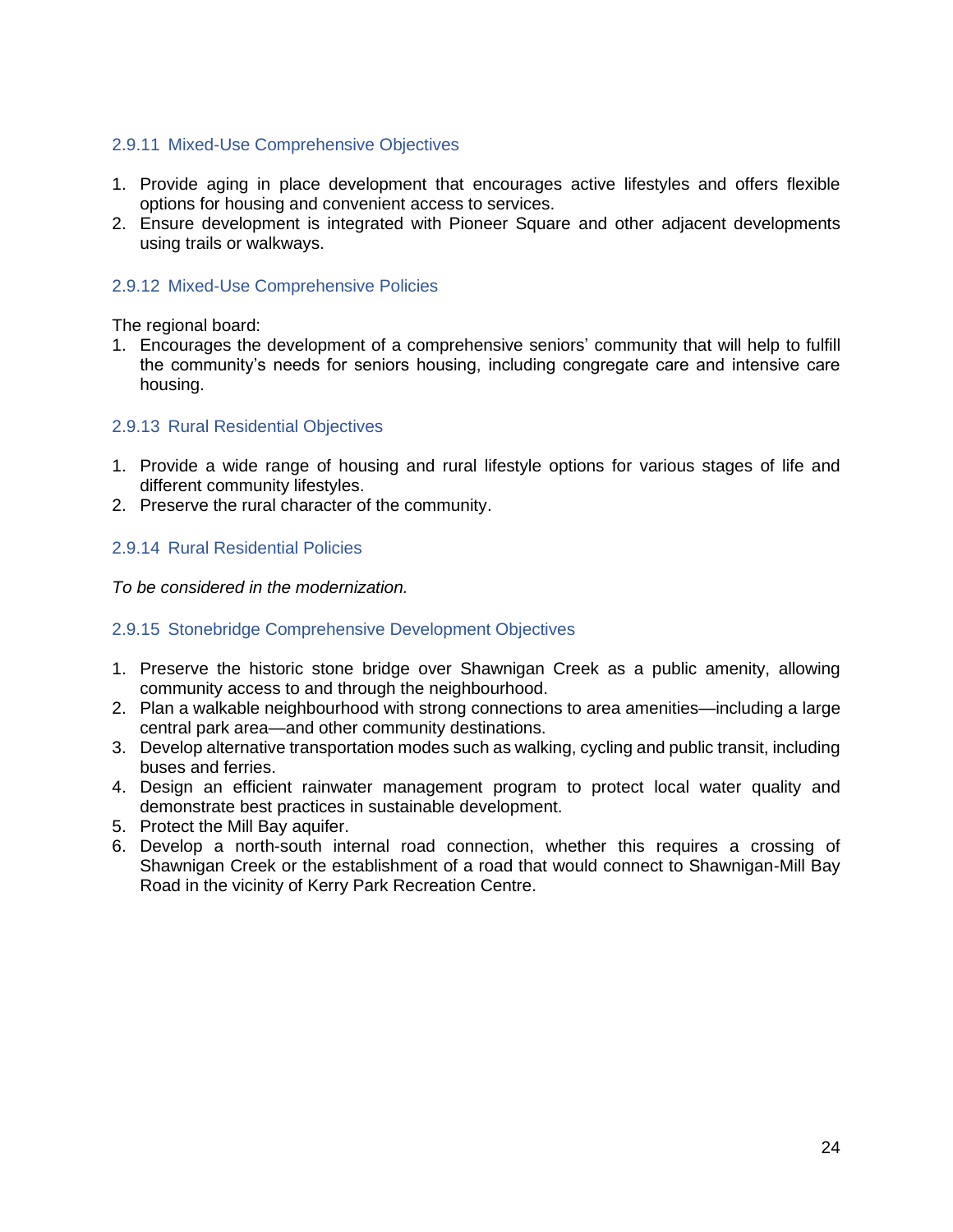## <span id="page-26-0"></span>2.9.16 Stonebridge Comprehensive Development Policies

The regional board:

1. Establishes zoning standards on the northwestern portion of the Stonebridge Comprehensive Development designation for residential development.

#### <span id="page-26-1"></span>2.9.17 Village Residential Objectives

- 1. Provide an affordable housing option in Mill Bay Village.
- 2. Encourage tourism activities through provision of bed-and-breakfast accommodation.

#### <span id="page-26-2"></span>2.9.18 Village Residential Policies

The regional board:

1. Considers development variances for siting to preserve views or natural features.

#### <span id="page-26-3"></span>**2.10 Railway Transportation Designation**

Objectives and policies specific to the local area may be considered in the modernization.

#### <span id="page-26-4"></span>2.10.1 Railway Transportation Objectives

*To be considered in the modernization.*

<span id="page-26-5"></span>2.10.2 Railway Transportation Policies

*To be considered in the modernization.* 

#### <span id="page-26-6"></span>**2.11 Settlement Nodes**

#### Settlement Nodes

See Growth Containment Boundary and Village Residential objectives and policies. Mill Bay Village is a Major Village Centre.

#### <span id="page-26-7"></span>**2.12 Roads and Servicing**

#### Roads and Servicing

Specific layout of subdivisions and the road connections within the subdivision are approved by the Provincial Approving Officer of the Ministry of Transportation and Infrastructure as each subdivision phase is approved.

The transportation objectives and policies are intended to improve transportation and land use planning. A comprehensive transportation plan for areas A, B and C will be considered in the modernization.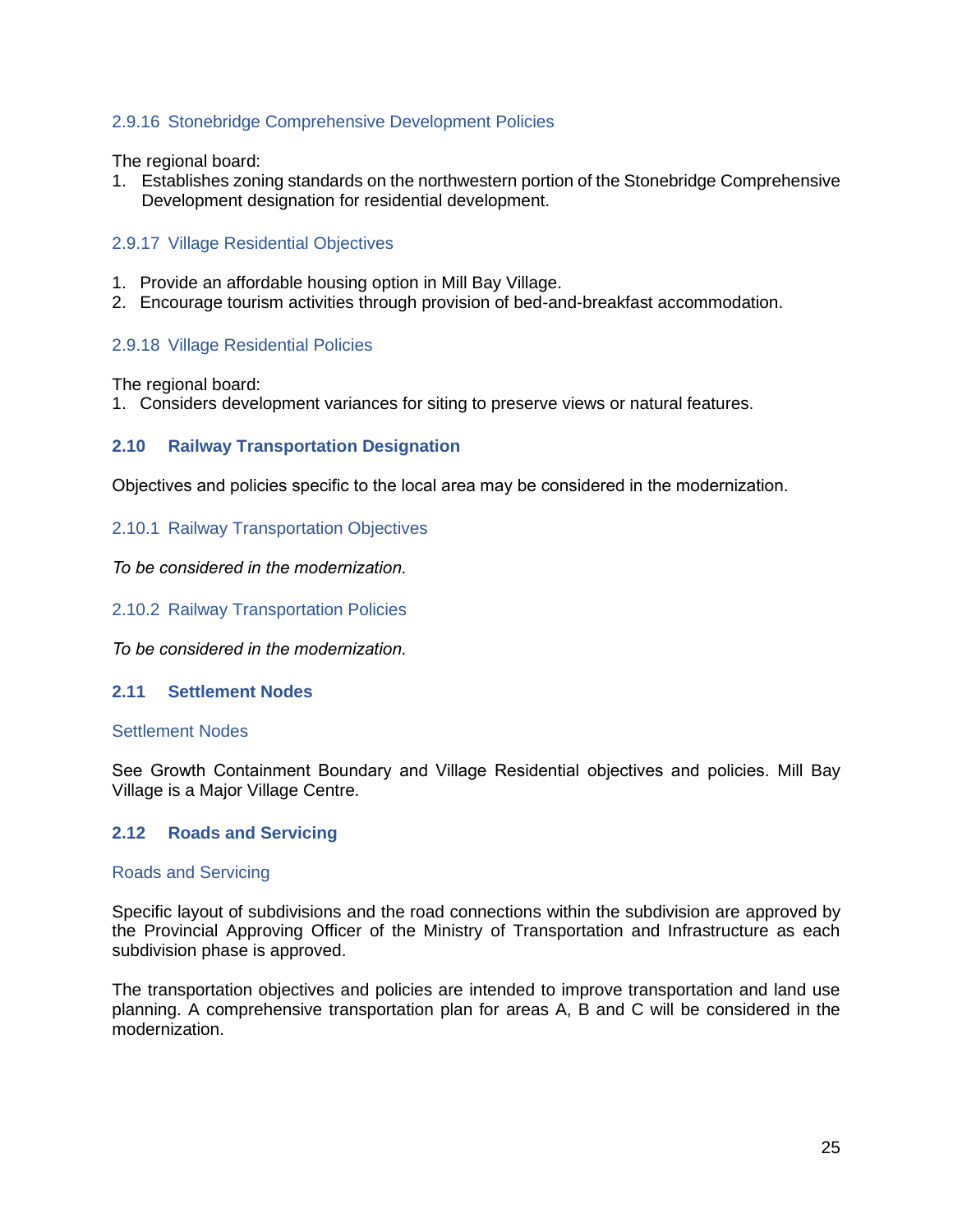## <span id="page-27-0"></span>2.12.1 Roads and Servicing Objectives

- 1. The Province is encouraged to find ways of improving the following unsatisfactory and potentially hazardous sections of road as follows:
	- a. Pedestrian crossings along the Trans-Canada Highway need to be improved at Deloume, Shawnigan-Mill Bay and Frayne Roads. The problems could be reduced by providing an underpass at Lashburne Road or an overpass at Deloume Road or Shawnigan-Mill Bay Road. This is a safety priority, as most residences are east of the highway and schools are to the west.
	- b. The intersections where Filgate and Cameron-Taggart Roads intersect Cobble Hill-Shawnigan Lake and Shawnigan-Mill Bay Roads are on curves, producing hazards. All intersections on Cobble Hill-Shawnigan Lake Road should have safe and clear lines of sight.
	- c. Connection of Deloume Road between Mill Springs and points north is necessary.
	- d. On the Trans-Canada Highway, an advance left turn lane for south bound traffic onto Kilmalu Road is necessary to improve safety.
- 2. The Province is encouraged to name roads within the South Cowichan to reflect local identity and heritage and consult with local historical societies and the CVRD for recommendations.
- 3. The Province is encouraged to ensure that heavy truck traffic utilizes alternate routes through major network roads rather than the more densely populated village areas.
- 4. The Province is encouraged to implement the Major Road Network Plan, with roads classified according to the table below.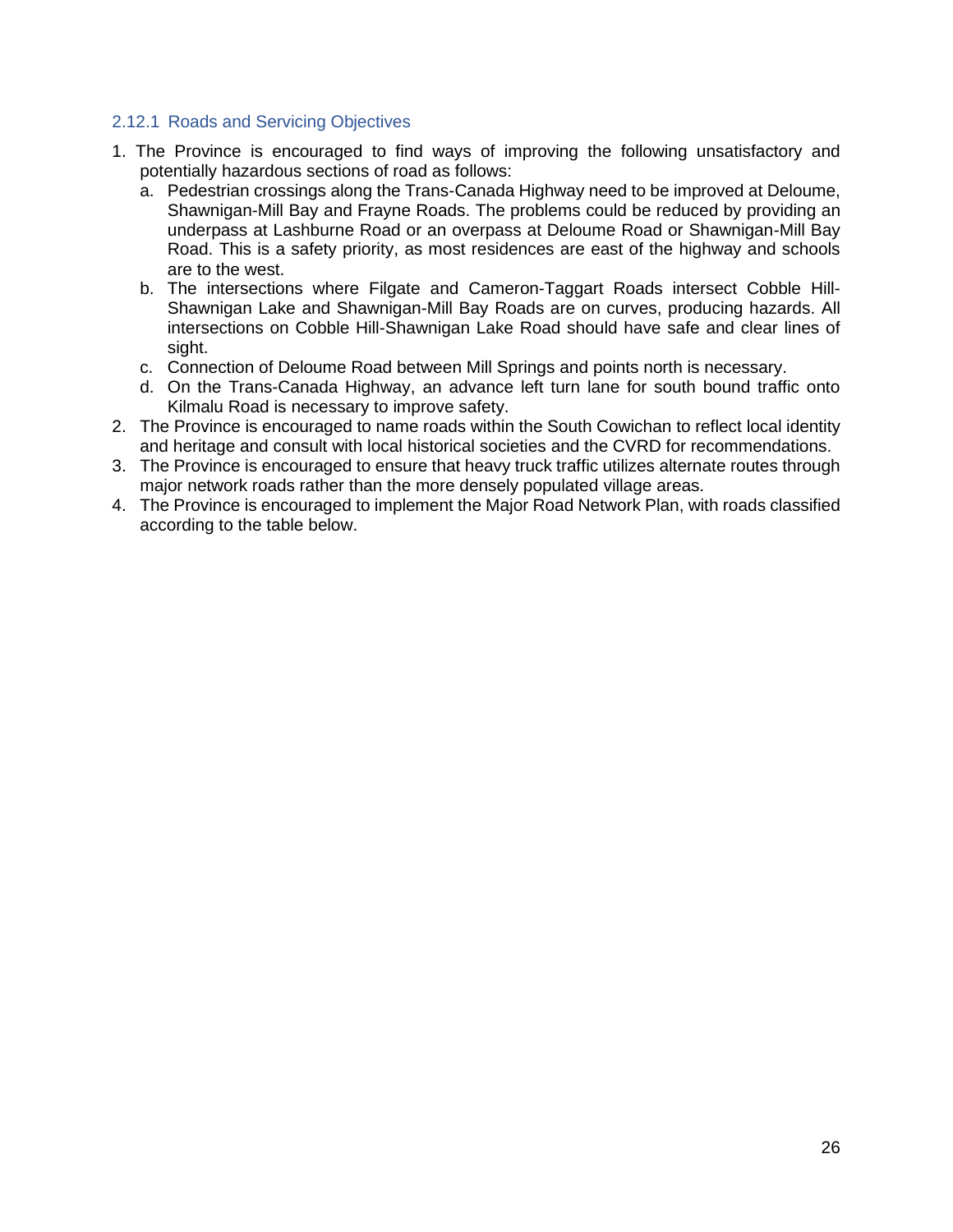# Table 2–1: Major Roads Current & Proposed

<span id="page-28-0"></span>

| <b>Name of Road</b>                     | <b>Controlled</b><br><b>Access Highways</b> | <b>Major</b><br><b>Network Roads</b> | <b>Proposed Major</b><br><b>Network Roads</b> | Local<br><b>Roads</b> |
|-----------------------------------------|---------------------------------------------|--------------------------------------|-----------------------------------------------|-----------------------|
| Barry Road (across Shawnigan Creek)     |                                             |                                      |                                               |                       |
| Cobble Hill Road                        |                                             |                                      |                                               |                       |
| Cobble Hill-Shawnigan Lake Road         |                                             |                                      |                                               |                       |
| Cowichan Bay Road                       |                                             |                                      |                                               |                       |
| Deloume Road                            |                                             |                                      |                                               |                       |
| (East) Shawnigan Lake Road              |                                             |                                      |                                               |                       |
| <b>Fisher Road</b>                      |                                             |                                      |                                               |                       |
| Kilmalu Road (to Telegraph Road)        |                                             |                                      |                                               |                       |
| Hillbank Road/Kingburne Drive connector |                                             |                                      |                                               |                       |
| <b>Hutchinson Road</b>                  |                                             |                                      |                                               |                       |
| Mill Bay Haul Road (now private)        |                                             |                                      |                                               |                       |
| Mill Bay Road                           |                                             |                                      |                                               |                       |
| Shawnigan-Mill Bay Road                 |                                             |                                      |                                               |                       |
| Telegraph Road                          |                                             |                                      |                                               |                       |
| Trans-Canada Highway 1                  |                                             |                                      |                                               |                       |
| West Shawnigan Lake Road                |                                             |                                      |                                               |                       |
| All roads not named above               |                                             |                                      |                                               |                       |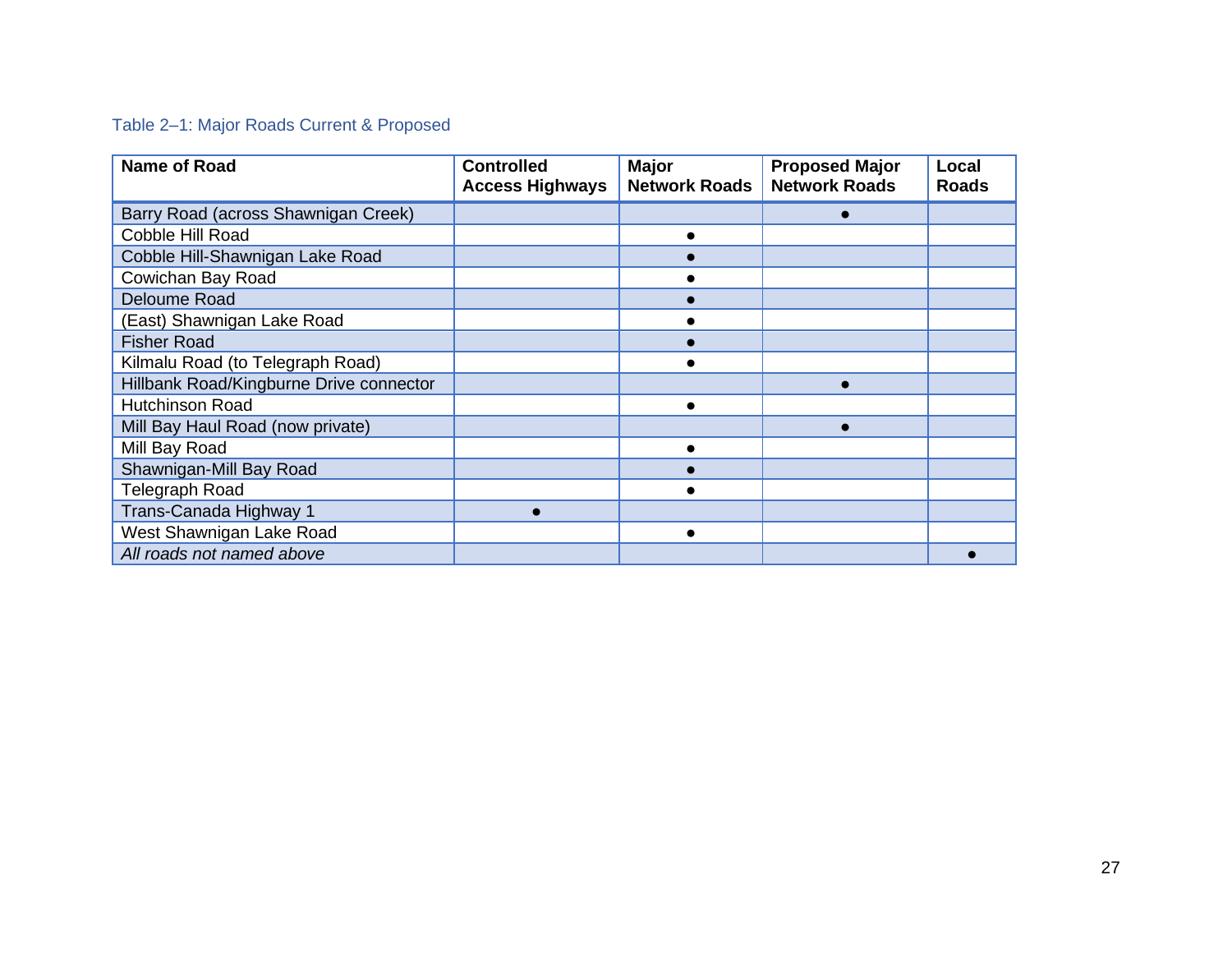## <span id="page-29-0"></span>**2.13 Temporary Use Designations**

#### Temporary Use Designations

Lands designated for Temporary Use designations are intended to ensure that temporary uses have a beneficial aspect for the community and that they have little or no negative effect upon residential uses or the natural environment. In area A, Forestry lands are designated for temporary industrial use.

#### <span id="page-29-1"></span>2.13.1 Temporary Use Policies

The regional board:

- 1. Will consider issuance of a Temporary Use designation for the following industrial uses as designated on Renewable Resource-Forestry:
	- a. the establishment of temporary, small-scale logging operations, including the preparation of logs, fence posts, shakes, poles and firewood, and temporary employee accommodation, where such use may be demonstrated to have little or no effect on neighbouring residential uses or the natural environment; and
	- b. processing activities that are directly related to mineral or aggregate extraction and that are temporary in nature, such as asphalt batch plants.

## <span id="page-29-2"></span>**2.14 Heritage Designations**

There are no Heritage designations currently in area A. One site is registered, and several are identified as possible sites, as outlined in section 1.4.

#### <span id="page-29-3"></span>2.14.1 Heritage Objectives

- 1. Identify heritage resources and protect them from impacts that would destroy their heritage attributes.
- 2. Maintain the distinct identity of the South Cowichan and its unique communities.
- 3. Recognize the long history and contributions of First Nations to local cultural heritage.
- 4. Recognize that the traditional and sacred places of the First Nations, including Cowichan, Malahat, Pauquachin, Tsartlip and Tsawout, are an important component of the heritage of the South Cowichan area.

#### <span id="page-29-4"></span>2.14.2 Heritage Policies

The regional board:

1. Supports the development of heritage conservation areas.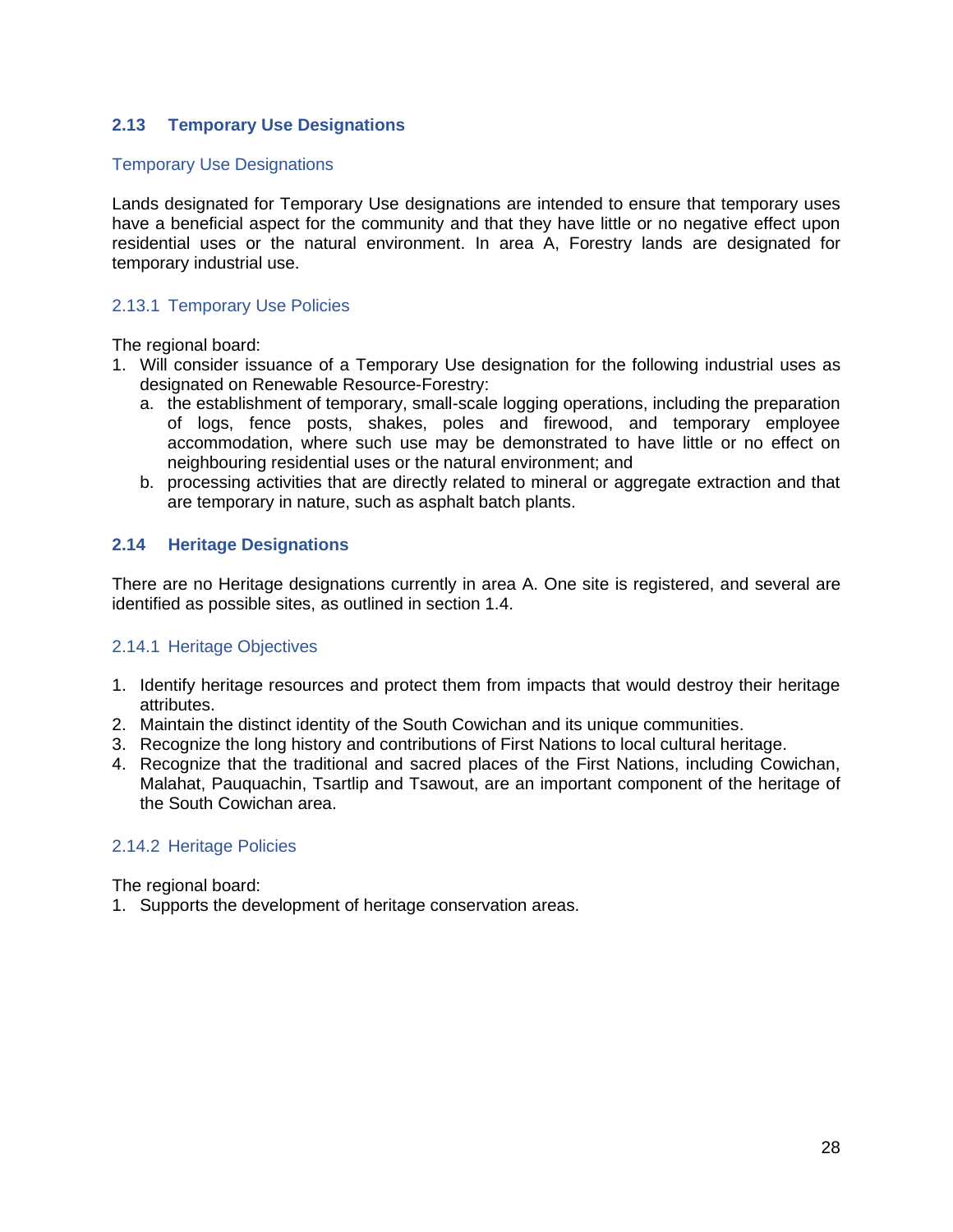# <span id="page-30-0"></span>**PART 3 IMPLEMENTATION AND EVALUATION**

## <span id="page-30-1"></span>**3.1 Monitoring and Review of the Plan**

*To be considered in the modernization.*

#### <span id="page-30-2"></span>**3.2 Performance Measures**

This section provides a means by which to measure the success of the Mill Bay local plan in terms of its objectives and policies. The land use inventory statistics will outline the amount of land within the local plan area. The current amount of land within the growth containment boundary (shown on Schedule G, GA Growth Management Concept – Area A) is 662 ha (1,637 ac), while the amount outside the growth containment boundary is 4,225 ha (10,440 ac). The total land area is 4,887 ha (12,077 ac), designated as follows:

A. *Renewable Resource – Agriculture*

The current amount of land designated for Renewable Resource – Agriculture use is approximately 718 ha (1,775 ac), or 14.7% of the percent of the plan area.

- B. *Renewable Resource – Forestry* The current amount of land designated for Rural Resource – Forestry use is approximately 2,595 ha (6,413 ac), or 53.1% of the plan area.
- C. *Industrial*

The current amount of land designated for Industrial use is approximately 99 ha (244 ac), or 2.0% of the plan area.

D. *Institutional*

The current amount of land designated for Institutional use is approximately 55 ha (136 ac), or 1.1% of the plan area.

E. *Parks*

The current amount of land designated as Parks is approximately 82 ha (203 ac), or 1.7% of the plan area.

F. *Freshwater*

The current amount of the local plan area designated as Freshwater is approximately 8 ha (19 ac).

G. *Marine*

The current amount of the local plan area designated as Marine area is approximately 2,763 ha (6,828 ac). Note a marine OCP with its own objectives and policies will be developed as part of the modernization.

H. *Commercial*

The current amount of land designated for Commercial use is approximately 52 ha (128 ac), or 1.1% of the plan area.

I. *Residential Area*

The current amount of land designated for Residential use is approximately 1,275 ha (3,150 ac), or 26.1% of the plan area.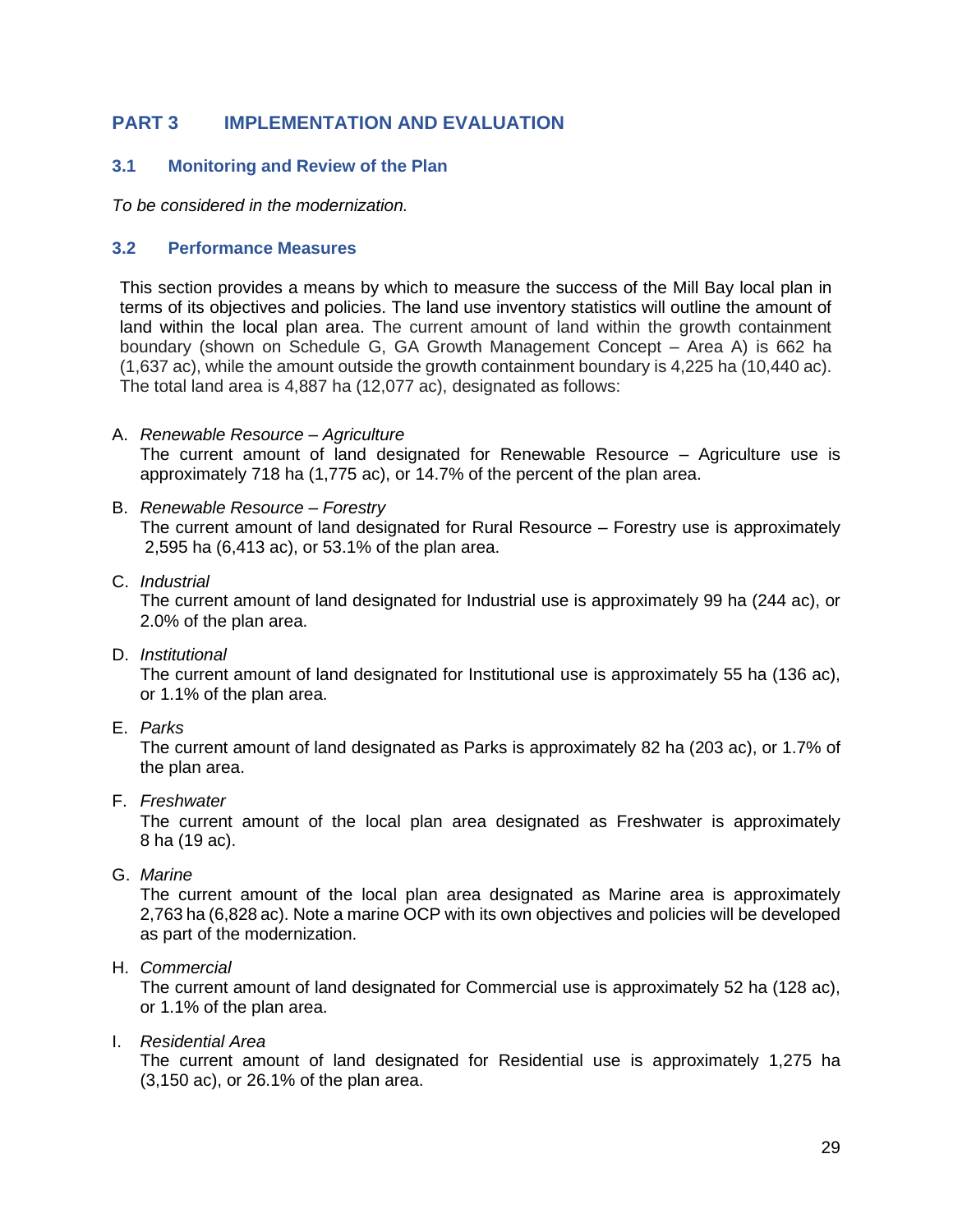## J. *Railway Transportation Area*

The current amount of land designated for Railway Transportation use is approximately 10 ha (26 ac), or 0.2% of the plan area.

#### K. *Growth Containment Boundary*

The current amount of land in the growth containment boundary is approximately 662 ha (1,637 ac) or 13.6% of the plan area.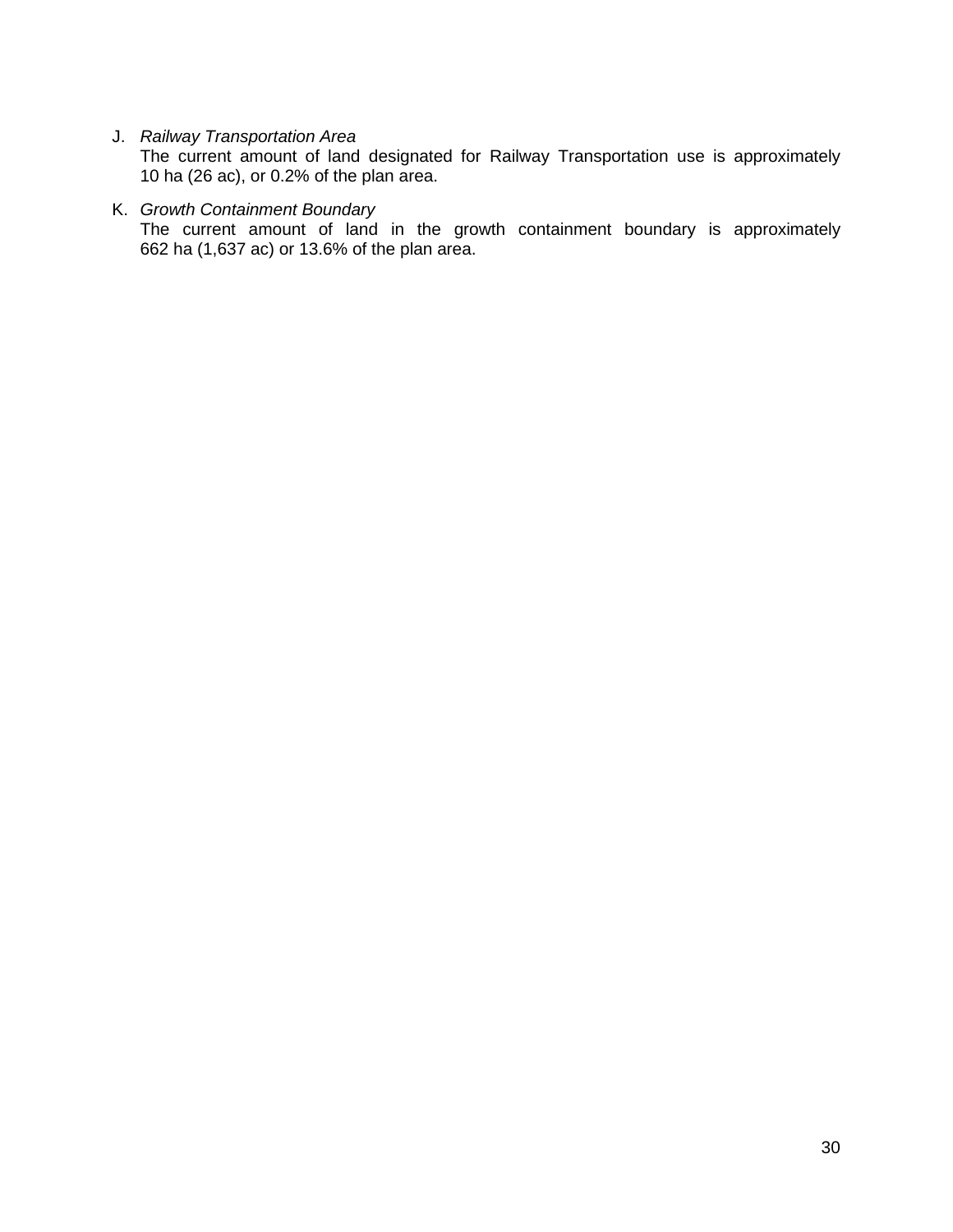## Table 3 –1 Regional Performance Measures

|                                  | Little Article And Milli Day Malandi Lotal Article Fight |              |                                         |                         |              |                                           |
|----------------------------------|----------------------------------------------------------|--------------|-----------------------------------------|-------------------------|--------------|-------------------------------------------|
| <b>Land Use Designations</b>     | <b>Rural Area</b>                                        |              | <b>Rural Area</b><br>% of Local<br>Plan | <b>Mill Bay Village</b> |              | <b>Village Area</b><br>% of Local<br>Plan |
|                                  | <b>Hectares</b>                                          | <b>Acres</b> |                                         | <b>Hectares</b>         | <b>Acres</b> |                                           |
| Renewable Resource - Agriculture | 718                                                      | 1,775        | 14.696                                  | $\overline{0}$          | 1            | 0.004                                     |
| Renewable Resource - Forestry    | 2,595                                                    | 6,413        | 53.102                                  | $\mathbf 0$             | 0            | 0.000                                     |
| Industrial                       | 99                                                       | 244          | 2.023                                   | $\Omega$                | $\Omega$     | 0.000                                     |
| Institutional                    | 12                                                       | 31           | 0.254                                   | 43                      | 106          | 0.874                                     |
| Parks                            | 50                                                       | 124          | 1.026                                   | 32                      | 80           | 0.659                                     |
| Freshwater                       | 8                                                        | 19           |                                         | $\overline{0}$          | $\Omega$     |                                           |
| <b>Marine</b>                    | 2,763                                                    | 6,828        |                                         | $\Omega$                | $\Omega$     |                                           |
| Commercial                       | 32                                                       | 80           | 0.659                                   | 20                      | 49           | 0.404                                     |
| Residential                      | 707                                                      | 1,748        | 14.474                                  | 567                     | 1,402        | 11.612                                    |
| Railway Transportation           | 10                                                       | 26           | 0.213                                   | $\Omega$                | 0            | 0.000                                     |
| <b>Total</b>                     | 4,225                                                    | 10,440       | 86.447                                  | 663                     | 1,637        | 13.553                                    |

<span id="page-32-0"></span>

|                    | <b>Hectares</b> | <b>Acres</b> |
|--------------------|-----------------|--------------|
| <b>Rural Area</b>  | 4.225           | 10.440       |
| Village Area       | 662             | 1,637        |
| <b>Grand Total</b> | 4.887           | 12,077       |

1. When calculating the land use designations, ALR land is included in the designation within which it sits.

2. In the plan area, the total amount of ALR land is approximately 688 ha, or 9%.

3. In the plan area, the total amount of land within the growth containment boundaries is approximately 662 ha, or 13.6%.

4. In calculating the total plan areas and percentages, Marine and Freshwater were not included.